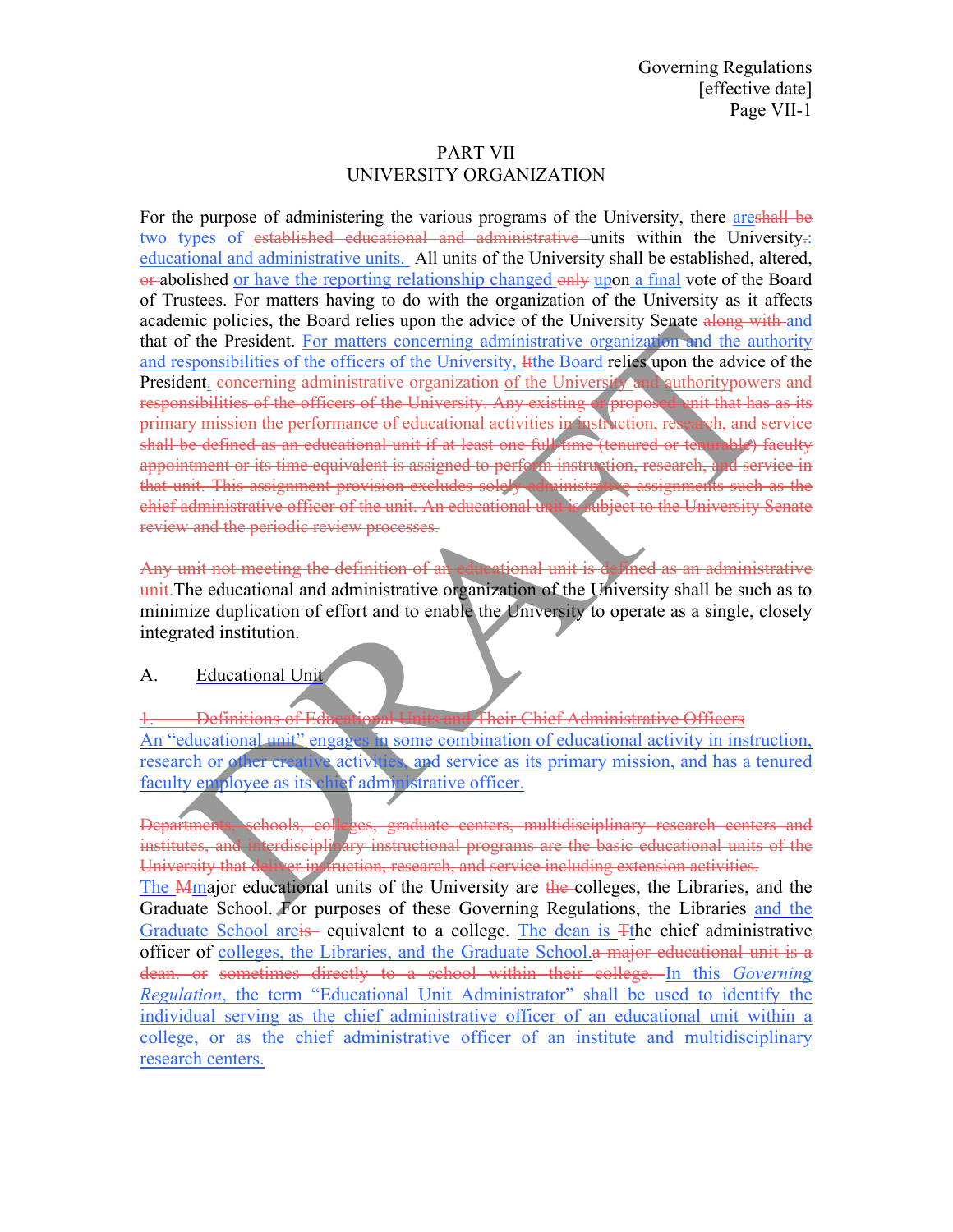Schools are administratively responsible to a college, and departments are directly responsible to a college or sometimes directly to a school within their college.

There are three categories of educational units that may offer credit-bearing courses, certificates, and/or degree programs, and which may also confer faculty appointments: (1) institutes and multidisciplinary research centers; (2) interdisciplinary instructional programs; and, (3) departments or schools, graduate centers, and colleges without either departments or schools.

# 1. Institutes and Multidisciplinary Research Centers

A multidisciplinary research center or institute is an educational unit established to provide multidisciplinary programs, which are primarily research in nature.a. Institutes and multidisciplinary research centers are research-intensive units. Institutes and multidisciplinary research centers are also engaged in instructional activities (e.g., by offering credit-bearing or non credit-bearing courses and participating in student *training*) and outreach and engagement activities (e.g., through the dissemination of the unit's research findings). Institutes and multidisciplinary research centers may offer certificates but shall not offer degree programs. b. Institutes and multidisciplinary research centers may confer faculty appointment.

i. Primary faculty appointments shall be limited to faculty employees in a tenure-ineligible series.

ii. Secondary faculty appointments may be conferred in any faculty series.

The director is the educational unit administrator chiefadministrative officer of an institute or multidisciplinary research center. Institutes and multidisciplinary research units Such an educational unit is are administratively responsible to the Executive Vice President for Research unless the administrative responsibility specifically has been delegated otherwise by the Provost.

d. Institutes and multidisciplinary research centers offering a required course in a degree program shall have a sufficient number of budgeted faculty appointments (primary or secondary) to develop, propose, and provide such courses.

2. Interdisciplinary Instructional Programs

a. Interdisciplinary instructional programs are educational units that offer undergraduate degree programs. Some instructional programs draw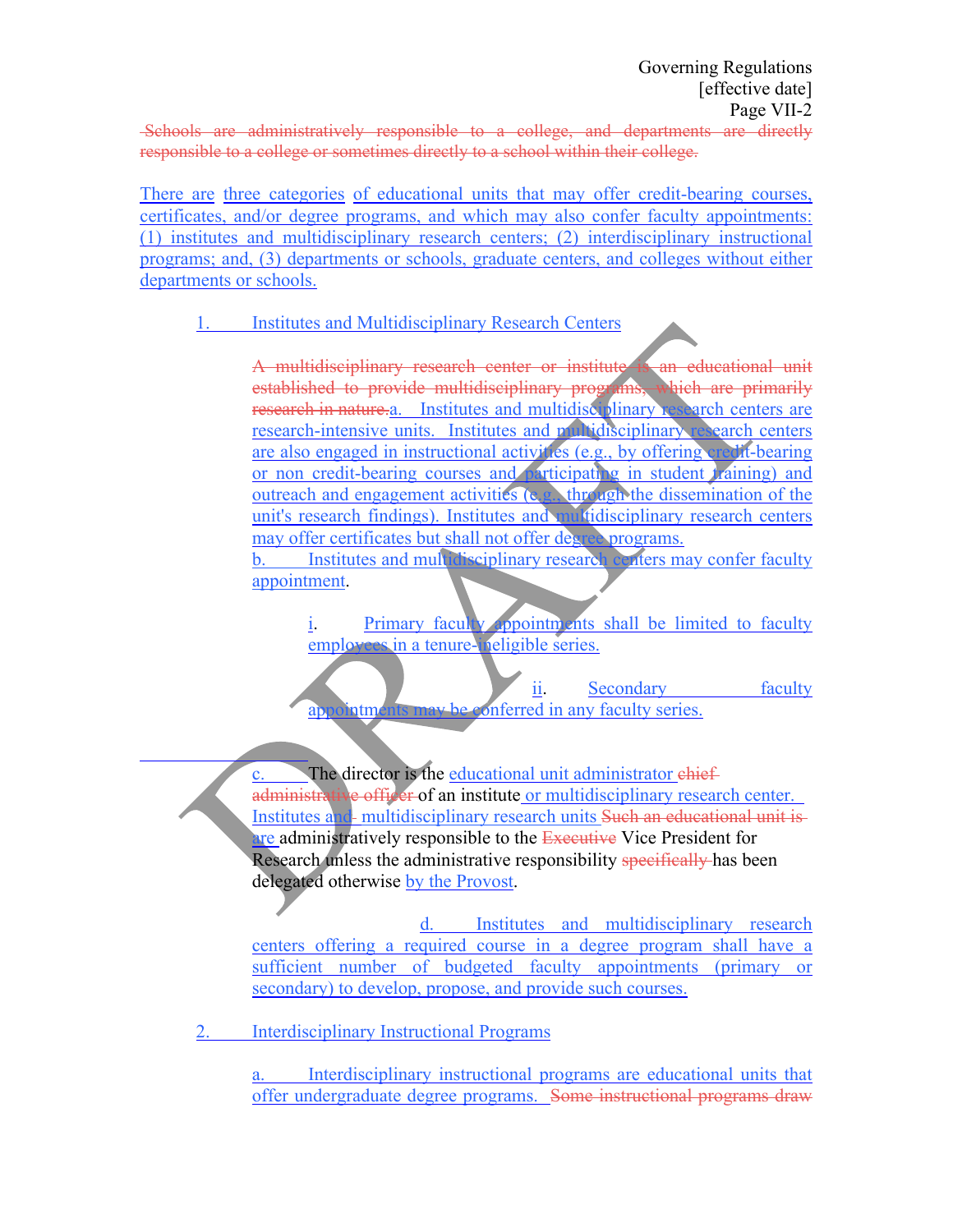faculty exclusively from one department, school, or college whereas iInterdisciplinary instructional programs, such as the Honors Program, draw faculty from a variety of different departments, schools, orand colleges.

b. Interdisciplinary instructional programs shall not confer primary faculty appointments.

c. Interdisciplinary instructional programs shall have a sufficient number of budgeted faculty (secondary) appointments to provide on a regular basis the required courses of the degree program.

d. The program shall be administratively housed in the college from which the program faculty are drawn or, in instances where interdisciplinary instructional program draws faculty from two or more colleges, the Provost shall designate the appropriate educational unit to administer the program.

e. The director is the educational unit administrator of an interdisciplinary instructional program.

3. Departments, Schools, Graduate Centers and Colleges without Either Departments or Schools

Departments, schools, graduate centers, and colleges without either departments nor schools are distinguished by being the only educational units in which a primary faculty appointment in the tenure-eligible series are conferred.

b. Departments, schools and colleges without either departments or schools may offer undergraduate, graduate and professional degree programs. These units shall have a sufficient number of budgeted faculty appointments to provide on a regular basis the required courses of any degree programs offered by the unit.

c. The chair is Tthe educational unit administratorchief administrative officer of a department. The director is the educational unit administrator of a graduate center, or school. or multidisciplinary research center or institute. is a director. The director of a graduate center or school shall have any other roles and responsibilities which are delegated to a department chair as set forth in Part VII.B.4. The dean of a college without either departments or schools shall have any other roles and responsibilities which are delegated to a department chair as set forth in Part VII.B.4.

d. A graduate center is an interdisciplinary educational unit that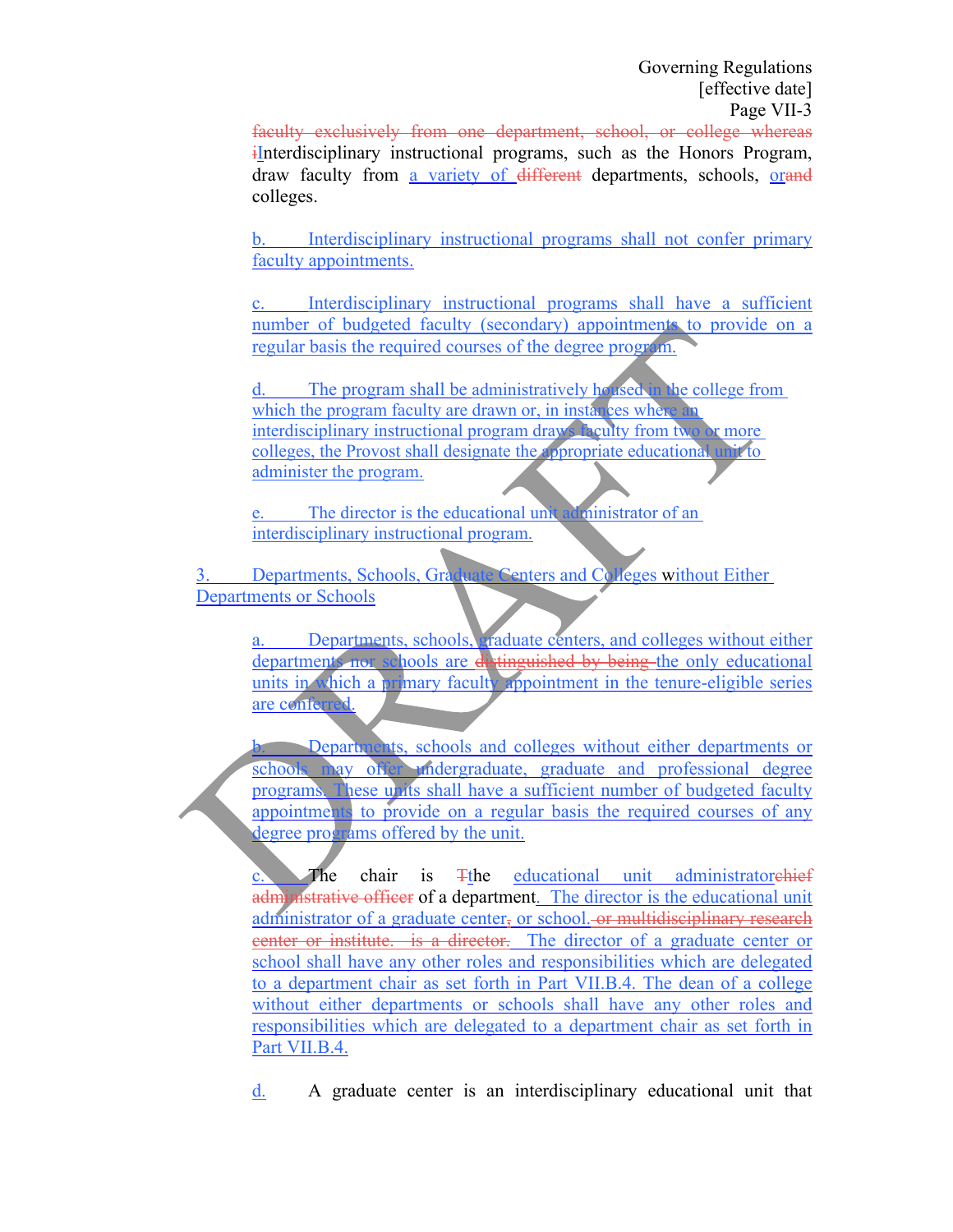delivers graduate education degree programs. It is equivalent to a department and may beis located administratively in the Graduate School or other college. unless the administrative responsibility specifically has been delegated otherwise. A graduate center shall have a sufficient number of budgeted faculty appointments to provide on a regular basis the required courses of any graduate degree program offered by the unit.

e. Departments and schools are administratively responsible to a college.

The President and Provost shall seek the recommendation of the University Senate before making a recommendation to the President on an action that would establishing, altering, or abolishing an educational unit in the University, or changeing the reporting relationship of educational unit in the University (GR IV). An educational unit is subject to the periodic review processes.

### B. Administrative Units

Administrative units provide an array of services that support the vision, mission, and values of the University, although administrative units are not assigned educational activities (instruction, research or other creative activities, and service) as its primary mission. The President may seek the advice of the University Senate on the establishment, alteration, or abolition of an administrative unit.

# 2. Academic Ranks [MOVED TO GR X]

**Aniversity consist of lecturer, instructor, assistant professor,** ciate professor, professor, or the equivalent to these recognized in the librarian the series of librarian IV, librarian III, librarian II and librarian I, respectively. President establishes academic title series, the ranks within each series, and a ption of the qualifications for each after consultation with appropriate administrative and faculty groups, including the University Senate Council. Emeritus ranks for retired faculty members and the rights of holders of emeritus titles are established by the President after consultation with the University Senate Council.

The establishment of new academic title series or ranks and major changes in criteria for ranks shall have the approval of the Board of Trustees.

# C. Educational Unit Faculty

- 1. The Graduate Faculty
	- a. Membership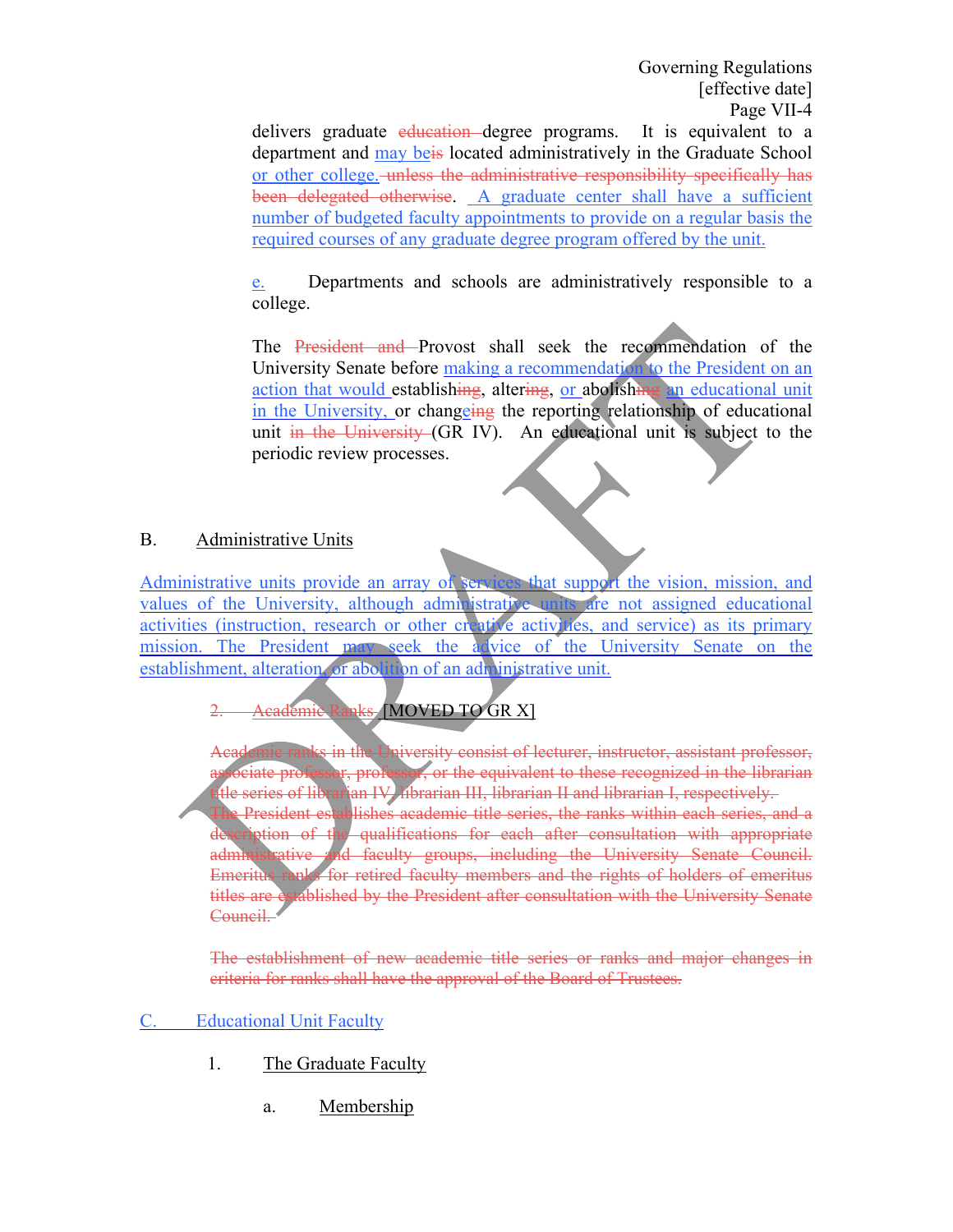The membership of the Graduate Faculty shall consist of the Dean of the Graduate School, and associate and/or assistant deans of the Graduate School, and regular persons faculty who possess the following qualifications:and associate faculty members. Graduate Faculty members must possess the following qualifications:

A doctoral degree or its equivalent in scholarly reputation;

The rank of assistant professor (or equivalent) or higher;

Scholarly maturity and professional productivity as demonstrated by publications, editorial services, research surveys, creative work, patents, and research in progress at the time of appointment; and

Definite interest in graduate work and the willingness to participate in the graduate program.

The Dean of the Graduate School confers membership in the Graduate Faculty. The appointments are made following review by the Graduate Council of the qualifications of the persons proposed for membership by the college deans, educational unit administratorsdepartment chairpersons, and directors of graduate study, upon the recommendation of the Graduate Faculty of the respective graduate program.

The Graduate Council, the representative governance body of the Graduate Faculty, shall establish and codify in the *Rules of the Graduate Faculty* the policies and procedures for accepting persons as members of the Graduate Faculty. Categories of membership in the Graduate Faculty may also be established or revised by the Graduate Council and codified in the *Rules of the Graduate Faculty* and upon approvaled by the University Senate. Associate and other classes of members in the Graduate Faculty may be appointed by the Dean of the Graduate School, th appropriate duties and privileges, as provided by the Rules of the ate Faculty

b. Officers, Committees and Councils

The Graduate Faculty may perform its functions directly, through the Graduate Council, or through standing or special committees which it may appoint or authorize for appointment, or through delegation to faculties in colleges, schools, departments, al or graduate centers, institutes and multidisciplinary research centers. graduate program faculties. Councils of the Graduate School may be appointed by the Dean of the Graduate School or elected, as prescribed by the *Rules of the Graduate Faculty* and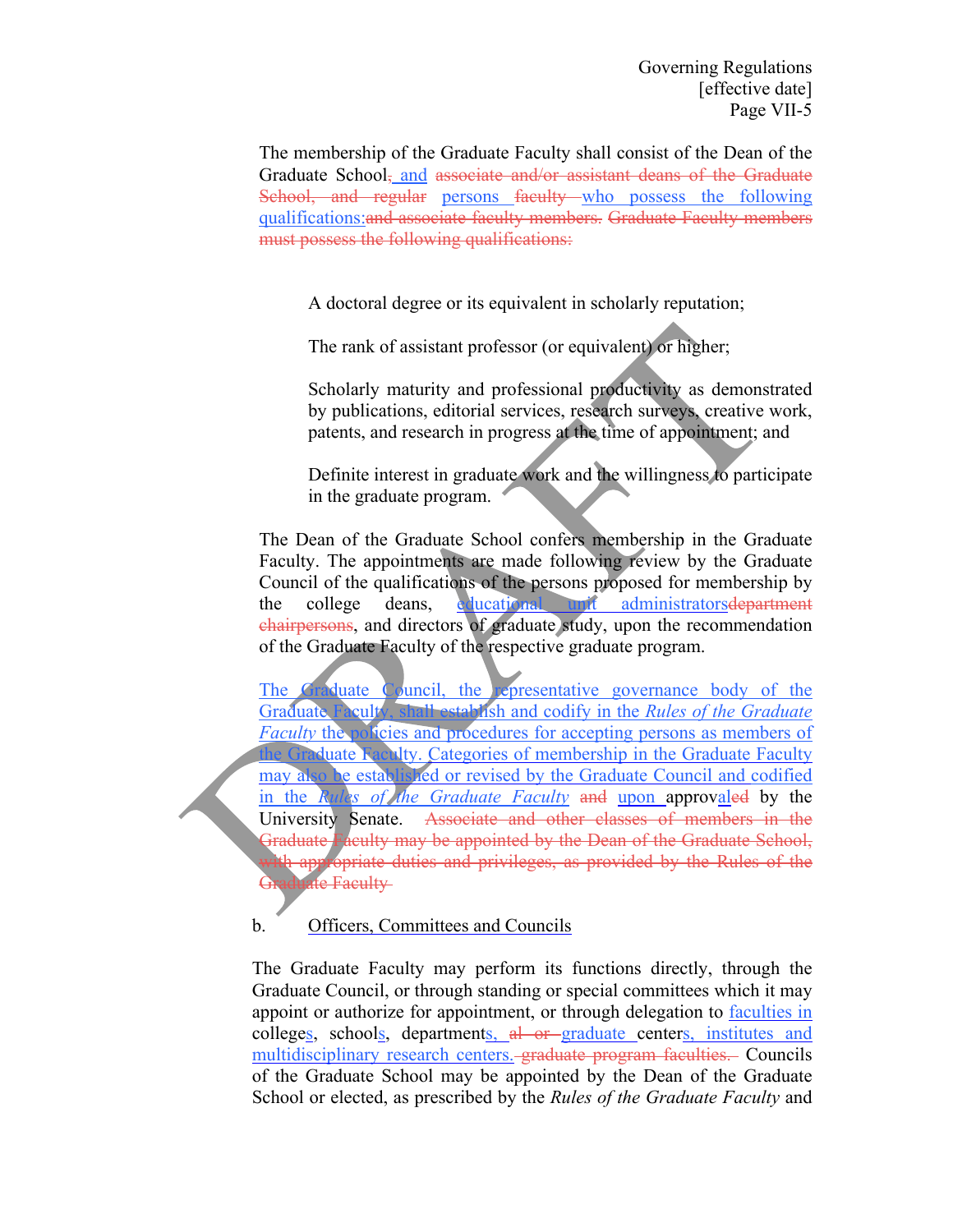approved by the University Senate. Copies of minutes of Graduate Faculty meetings and of meetings of Graduate Faculty committees and councils shall be made available to all members of the Graduate Faculty.

#### c. Graduate Faculty Functions

Within the limits established by the Governing Regulations and the University Senate Rules, the Graduate Faculty shall have jurisdiction over all programs leading to research doctorates and all Masters degrees graduate degrees and within those limits shall establish *Rules of the Graduate Faculty* necessary for the performance of its educational policymaking functions. It is the responsibility of the Graduate Faculty to safeguard, promote, and assist in the development of research in all fields. Jurisdiction over all programs leading to doctorates of professional practice shall be prescribed by the *University Senate Rules*.

Copies of these *rRules of the Graduate Faculty* shall be made available to Graduate Faculty members and filed with the Graduate Faculty Dean, the Provost, and the University Senate Council. It is the responsibility of the Graduate Faculty to safeguard, promote, and assist in the development of research in all fields. The Graduate Faculty shall make recommendations to the University Senate on academic matters that require University Senate approval. The Graduate Faculty may make recommendations on other matters to the University Senate, to college or department faculties, to the President or other administrative officers.

The Graduate Council shall have any additional the authorities and responsibilities delegated to it by the Dean of the Graduate School, the Graduate Faculty, and the University Senate.

2. Faculties of Colleges

# a. Membership

The voting membership of the faculty of a college shall consists of its associate and/or assistant deans, and the college's regular, full-time faculty having the rank of assistant professor, associate professor or professor in the regular, special title, or extension series or librarian III, II or I in the librarian title series.employees in a tenure-eligible series above the rank of Instructor or Librarian IV. Membership, with or without voting privileges, in specified areas of the college faculty's responsibilities below may be extended or withdrawn by the above college faculty to any other faculty employee with primary or secondary appointment in the college.any other person assigned to the college for administrative, instruction, research, extension, clinical or librarian work. An individual may be assigned to more than one college; in this instance, one assignment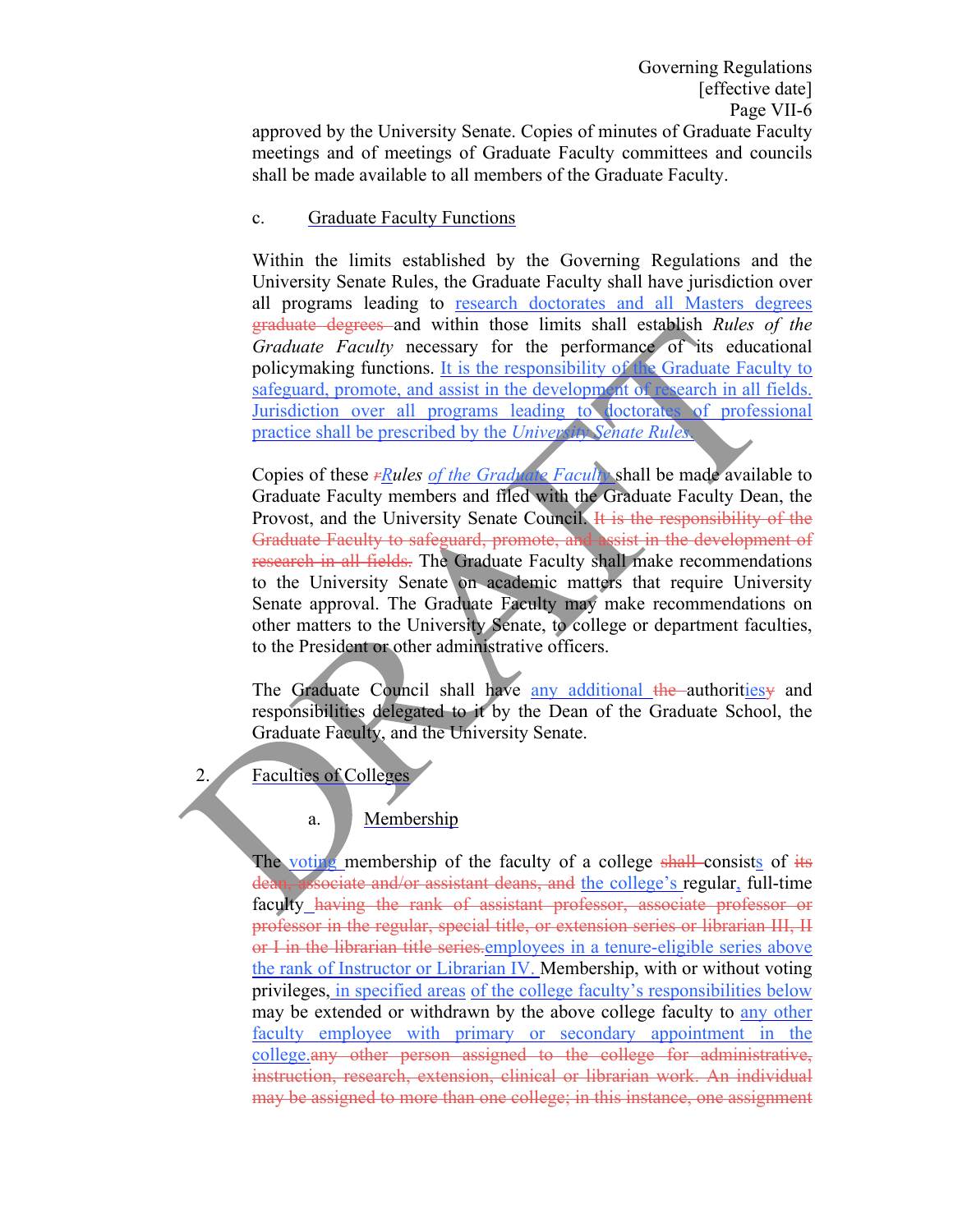The President is an *ex officio* college faculty member in all colleges.

# b. Officers, Committees and Councils

The college faculty shall establish in its rules the policies for: election of the faculty representatives to its faculty council, its committee structure, the quorum for transaction of its business, and its other parliamentary officers and procedures. The college shall hold regularly scheduled meetings at which the dean, or the dean's designee, shall preside. except as the dean may delegate that function. In addition, the college faculty it shall meet in special session on the call of the President, the Provost, the dean of the college, or at the request of a-prescribed number of its voting membership prescribed in its college rules. Each college faculty shall establish the quorum for the transaction of its business. Copies of minutes of the meetings of the college faculty meetings and of its of meetings of college faculty committees and councils shall be made available to all members of the faculty of the college.

The faculty of each college shall establish its own rules, including a committee or council structure, necessary for the performance of the faculty's functions in educational policy-making. The faculty of a college may delegate by college rule delegate a defined part of the determination of its educational policies to a college faculty council.lan assembly of the college, which consists of elected the faculty and designated student representatives. The faculty of a college may also extend membership on the college faculty council to representatives of the student body. The number of students, voting and the method of selecting these students, and the voting privileges, if any, shall be is determined byprescribed by the college faculty in the its rules of the college, and designated student representatives. The number of students, their voting privileges, and the method of selecting se students are determined by the rules of the college.

After approval of these college faculty rules by the Provost for consistency with these *Governing Regulations*, the *Administrative Regulations*, *University Senate Rules* and *Rules of the Graduate Faculty*, copies of the rules and a description of the committee andor council structure shall be made available to members and filed with the dean of the college, the Provost and the University Senate Council.

c. College Faculty Functions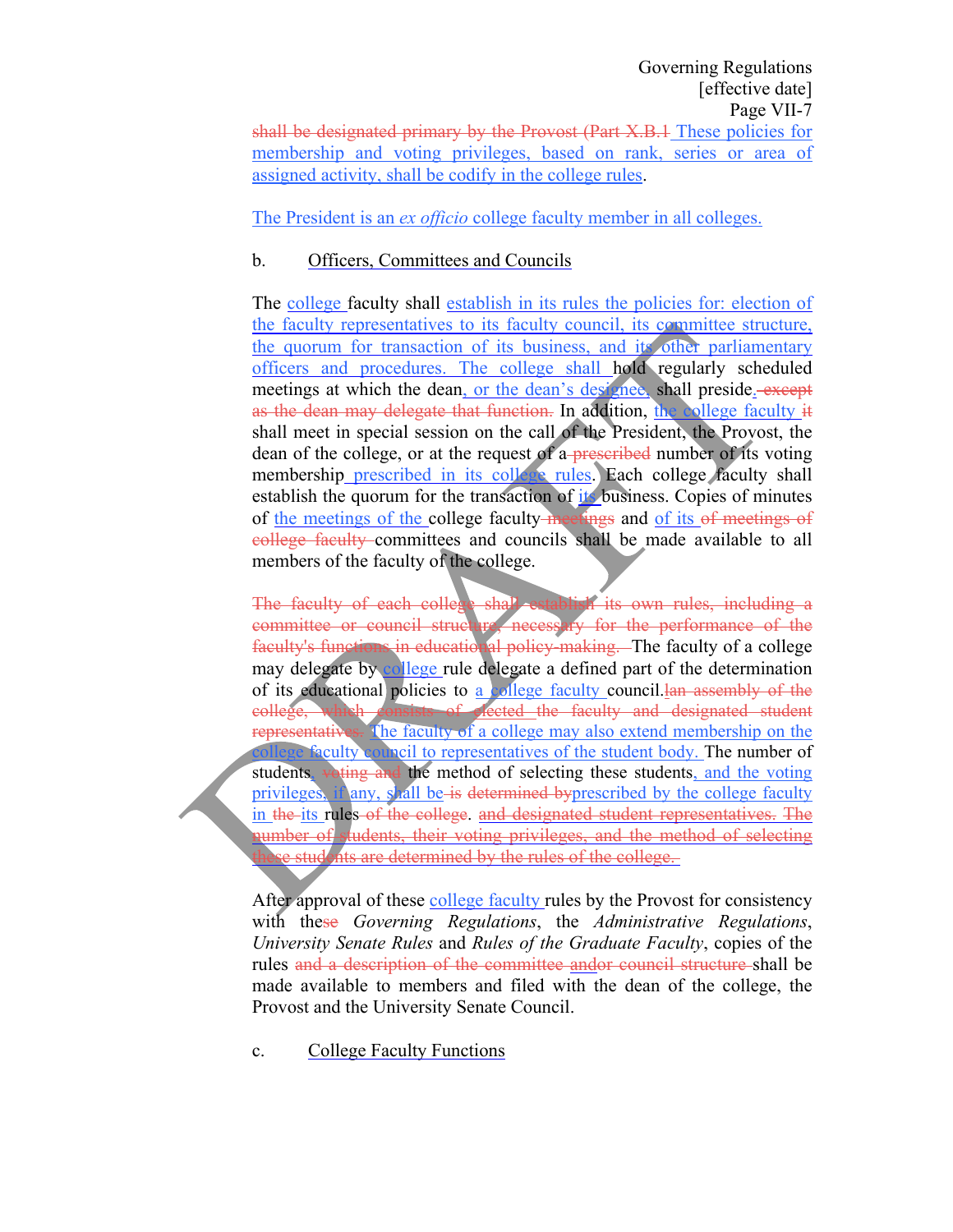The college faculty has the primary responsibility for determining the educational policies of the college. Within the limits established by these *Governing Regulations*, *Administrative Regulations*, *Rules of the University Senate*, and *Rules of the Graduate Faculty* of the University, and in accordance with the policies and procedures codified in its college rules, the faculty of a college shall determine the educational college policies of that college, including primary responsibility for the development of policies on such matters as academic requirements, curricula, course offerings, undergraduate, graduate and research programs, professional programs, and service functions., to the extent that the responsibility has not been delegated to a school or department faculty. Areas of educational responsibility not determined by the college faculty, the Graduate Faculty, or the University Senate are the respective responsibility of the educational units housed within the college.

In consultation with the college faculty, the Dean shall establish procedures used at the level of the college concerning:

> recommendations on faculty appointments, promotions, reappointments, terminal appointments, post-retirement appointments, the granting of tenure, and decisions not to reappoint;

the faculty performance evaluations;

and faculty input in the evaluation of the performance of school directors and department chairs during the interval between iodic reviews; and,

assessment of educational programs for the purpose of improving tudent learning.

The college faculty, either directly or through its elected faculty council, H shall make recommendations to the University Senate or Graduate Faculty on such matters as require the final approval of those bodies, and it may make recommendations on other matters to the University Senate, the Graduate Faculty, school or department faculties within the college, the President, or to other administrative officials. The faculty of a college may delegate by rule a defined part of the determination of its educational policies to an assembly of the college, which consists of the faculty and designated student representatives. The number of students voting and the method of selecting these students is determined by the rules of the college.

The academic or scholastic requirements of a college may exceed, but not be lower than, those established by the University Senate or the Graduate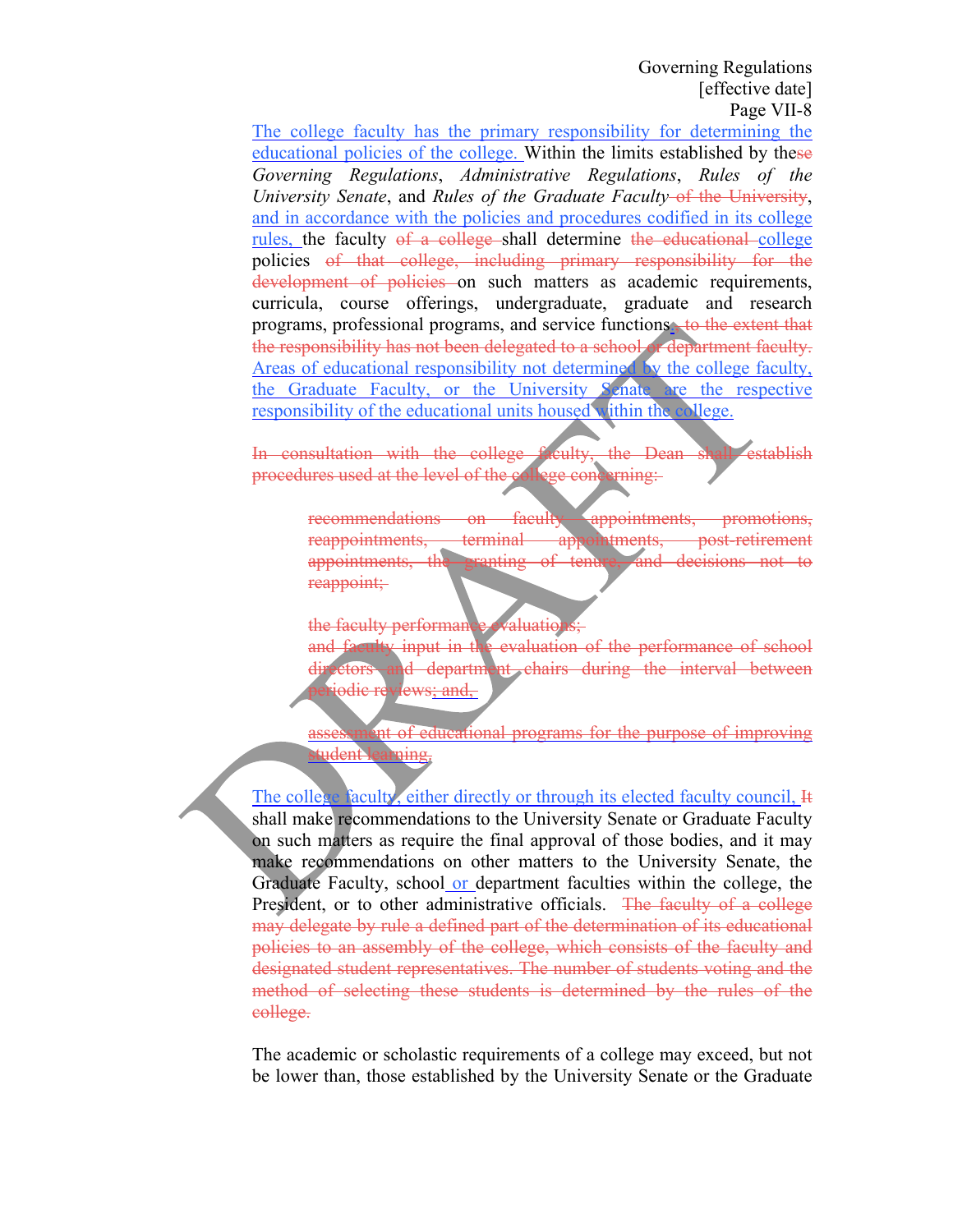Faculty. The University Senate must approve any such differences in requirements.standards.

In consultation with the college faculty personnel, including the faculty council, the Dean shall establish procedures used at the level of the college concerning: (1) recommendations on faculty appointments, promotions, reappointments, terminal appointments, post-retirement appointments, the granting of tenure, and decisions not to reappoint; (2) the faculty performance evaluations; (3) faculty input in the evaluation of the performance of school directors and department chairs during the interval between periodic reviews.; and, (4) assessment of educational programs for the purpose of improving student learning.

In addition to the functions and responsibilities described above, the faculty of a college without either departments or schools shall have any other functions and responsibilities which are delegated to a departmental faculty as set forth in Parts VII.A.36. and VII.B.3

3. 6. Faculties of Departments or, Schools, Graduate Centers, and Colleges without either Departments or Schools

#### a. Membership

The voting membership of a faculty of a department or, school, graduate center or college without either departments or schools shall consists of a chair and the faculty employers regular, full-time member who hold a regular, full-time primary appointment in the educational unit in a tenureeligible title series, above the rank of Instructor. of the department who are members of the faculty of the school and/or college of which the nt is a part. (The faculties of a college and a school are defined in Parts VII.A.4 and VII.A.5, respectively.) Membership, with or without voting privileges in specified areas of the educational unit faculty's responsibility, also may be extended or withdrawn by the above educational unit faculty to any person assigned to the department for inistrative, instruction, research, extension, clinical or librarian work. dividual may be assigned to more than one department; in this instance, one assignment shall be designated as primary by the Provost (Part X.B.1). other faculty employee who holds a primary or secondary appointment in the educational unit, or a full-time staff employee who holds a faculty appointment in the college in one of the tenure-ineligible faculty series. These policies for membership and voting privileges, based on rank, series or area of assigned activity, shall be codify in the rules of the educational unit.

# b. Officers and Committees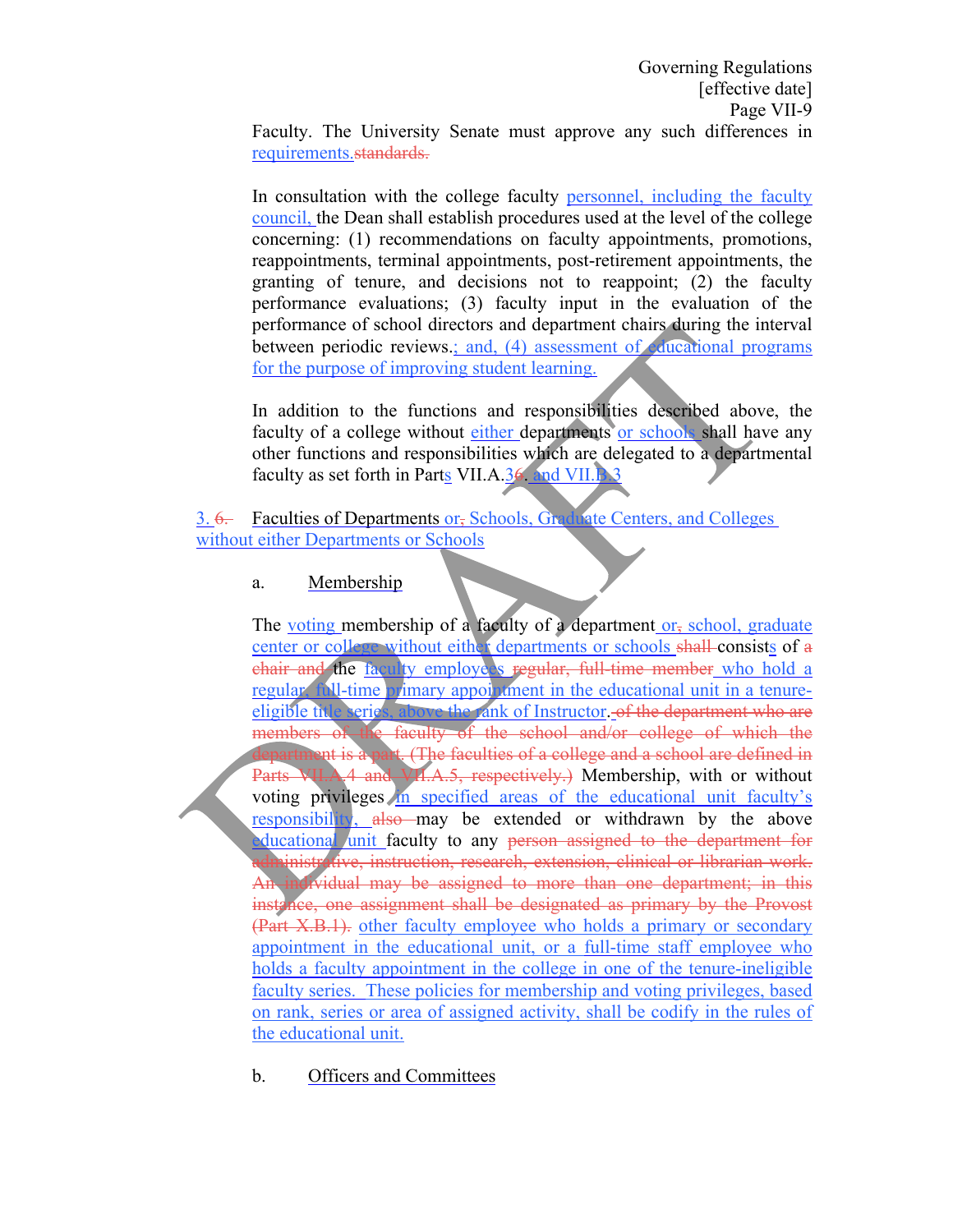The educational unit faculty shall establish rules, procedures and a committee structure concerning educational policy matters over which it has jurisdiction and responsibility, and shall establish its quorum for the transaction of business. The educational unit department faculty shall hold regularly scheduled meetings, at which the educational unit administrator, or the educational unit's designee, department chair-shall preside. except as the chair may delegate this functionIn addition, it shall hold special meetings on the call of the dean of the college, the educational unit administrator, chair of the department, or by a prescribed number of the educational unit's its voting faculty. The educational unit administrator department chair shall be an ex officio member of all educational unitleveldepartmental committees. Copies of minutes of the educational unit departmental faculty meetings and of meetings of educational unit department committees shall be made available to all members of the educational unit faculty. of the department

The unit department faculty shall establish rules, procedures and a committee structure concerning educational policy matters over which it has jurisdiction and responsibility, and shall establish its quorum for the transaction of business.

These proposed rules, procedures and committee structure shall be submitted to the unit administrator, director of the schoolif appropriate), the dean of the college, and the Provost for approval for consistency with these *Governing Regulations*, the *Administrative Regulations*, *University Senate Rules, Rules of the Graduate Faculty* and, rules of the college and (if appropriate) rules of the school faculty. Copies of the approved rules, procedures and committee structure shall be made available to the members of the educational unit departmental faculty and shall be filed with the educational unit administratordirector of the school, (for schools), if appropriate) the dean of the college,  $-$ of which the department is a unit, the Provost, and the University Senate Council.

### Unit Department Faculty Functions

Within the limits established by these *Governing Regulations*, the *Administrative Regulations*, *University Senate Rules*, *Rules of the Graduate Faculty*, or the rules of the faculties of the school or college of which the educational unitelepartment— is a part, the department educational unit faculty has jurisdiction over matters concerning its educational policies.

The department educational unit faculty has primary responsibility for the development of policies on such matters as academic requirements, courses of study, course offerings, graduate and research programs, professional programs and service functions. Jointly with the educational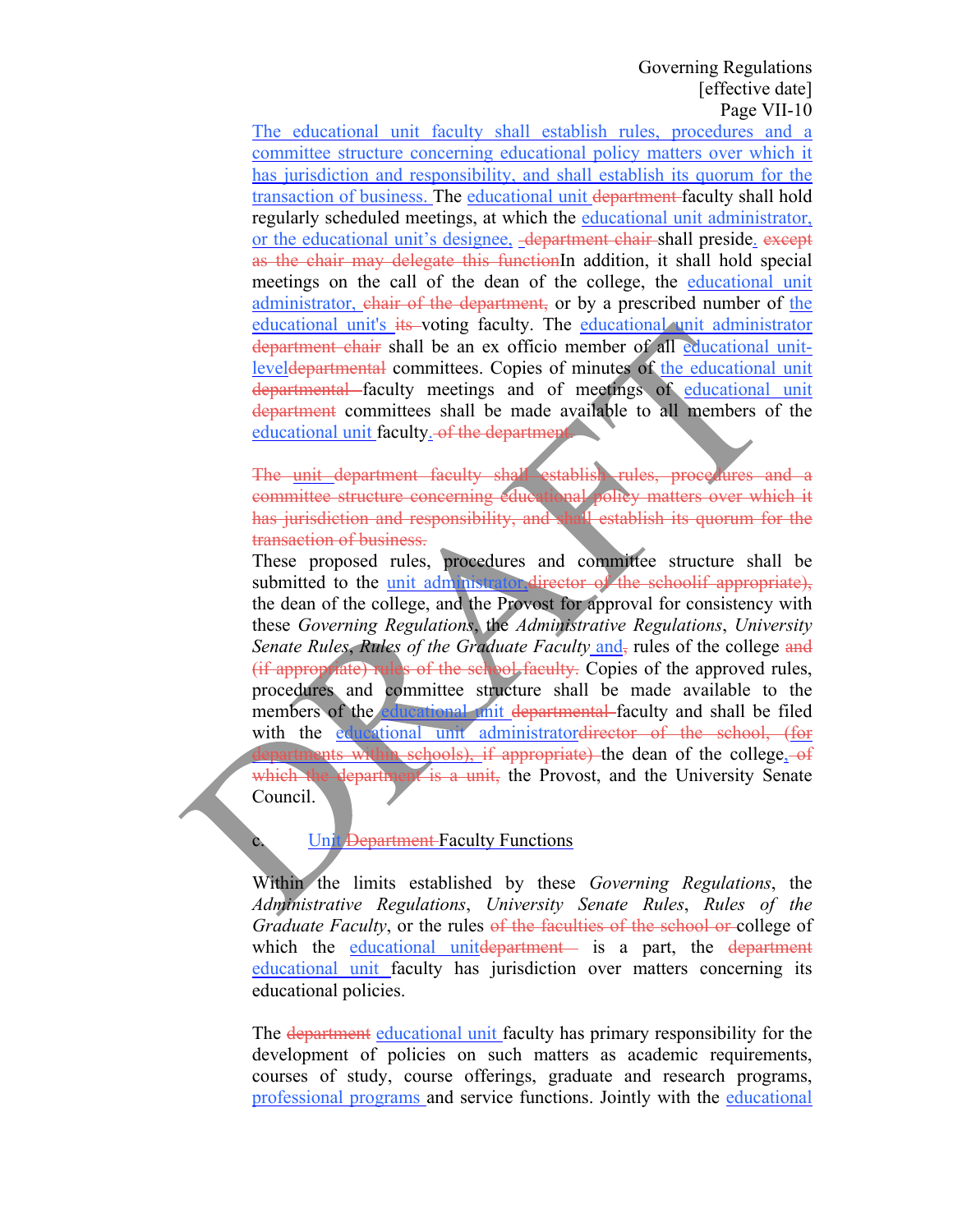unit administrator, department chair, the unit department faculty shall establish procedures to be used within the unit department concerning: (1) recommendations on faculty appointments, promotions, reappointments, terminal appointments, post-retirement appointments, and the granting of tenure and decisions not to reappoint; (2) the faculty performance evaluations; and (3) preparation of budget requests; and, (4) procedures for assessment of educational programs for the purpose of improving student learning. The procedures in (1) and (2) above shall include consultation with directors of institutes and multidisciplinary research centers and institutes for those faculty members employees who are or shall be associated with such institutes and eenters or institutes.

The department educational unit faculty shall develop and approve statements describing the evidences of activity in instruction, research and service that are appropriate to their field(s) for use in guiding evaluations for retention, promotion and tenure. If developed and approved by the department faculty, tThose statements shall must be submitted by the educational unit administrator chair of the department to the dean for review and final approval before the statements are made operative in the educational unitdepartment. Revisions to a departmentunit's statements, upon approval of the educational unit department faculty, shall must also be submitted by the educational unit administrator department chair to the dean for review and final approval.

The academic or scholastic requirements of a unit department may exceed, but not be lower than, those of the school and/or college of which the unit department is a part. The University Senate must approve any such differences in requirements standards.

#### 5. Faculties of Schools  $(a)$  Membership

The membership of a faculty of a school shall consists of the dean of its college of which it is an administrative unit, the director who is the chief administrative officer of the school, and the members of the faculty of the college who have been assigned regular, full-time duties in the school. (The faculty of a college is defined in Part VII.A.4 of these regulations.) Membership, with or without voting privileges, also may be extended or withdrawn by the above faculty of the school to any other person assigned to the school for administrative, instruction, research, extension, clinical or librarian work. An individual may be assigned to more than one school; in this instance, one assignment shall be designated primary by the Provost. (Part X.B.1)

**Officers, Committees and Councils**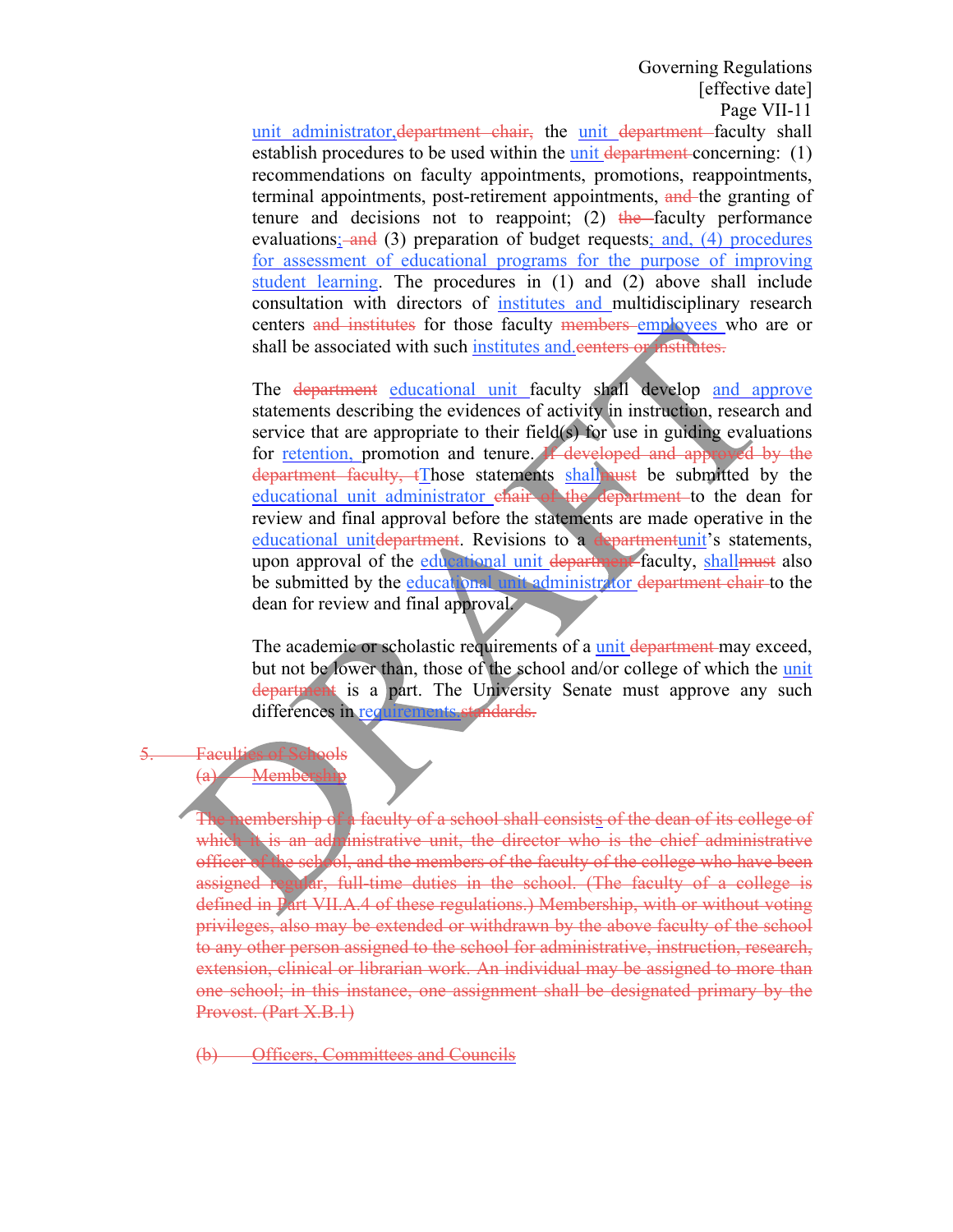The faculty of a school shall hold regularly scheduled meetings at which the school director shall preside, except as the director may delegate this function. In addition, it shall hold special meetings on the call of the dean of the college, the director of the school, or by a prescribed number of its voting faculty. The school director shall preside over school faculty meetings, except as the director may delegate this function. Copies of the minutes of school faculty meetings and meetings of committees and councils of the school faculty shall be made available to all members of the faculty of the school.

The faculty shall establish its own rules and determine its own committee structure that are necessary for its functions in educational policy making and shall prescribe the quorum necessary for the transaction of business. After approval of these rules by the dean of the college and by the Provost for consistency with University regulations and with these Governing Regulations, the Administrative Regulations, University Senate Rules, Rules of the Graduate Faculty, and college faculty rules, copies of the school faculty's rules and a description of its committee structure shall be made available to its prembers, and a copy shall be filed with the director of the school, the dean of the college of which it is a unit, with the Provost, and with the University Senate Council.

#### (c) School Faculty Functions

Within the limits established by these Governing Regulations, the University Senate Rules, Rules of the Graduate Faculty, and the rules of the faculty of the college of which it is a unit, the faculty of a school shall determine the educational policies of the school, including primary responsibility for the development of policies on such matters as academic requirements, curricula, course offerings, undergraduate, graduate and research programs, professional programs, and service functions, to the extent that this responsibility has not been delegated to a department faculty. It shall be responsible for functions and duties assigned to it the faculty of the college. For these purposes, it shall make recommendations to the faculty of the college on matters that require the approval of that body. It may make recommendations on other matters to the University Senate, the Graduate Faculty, the college faculty, and the faculties within the school, and the dean or other administrative officers. The academic or scholastic requirements of a school may exceed, but not be lower than, those established by the college faculty. The University Senate must approve any such differences in standards.

In addition to the functions and responsibilities described above, the faculty of a school without departments shall have any other functions and responsibilities which are delegated to a department faculty as set forth in Part VII.A.6.

**Faculties of Departments** 4. Faculty of Interdisciplinary Instructional Programs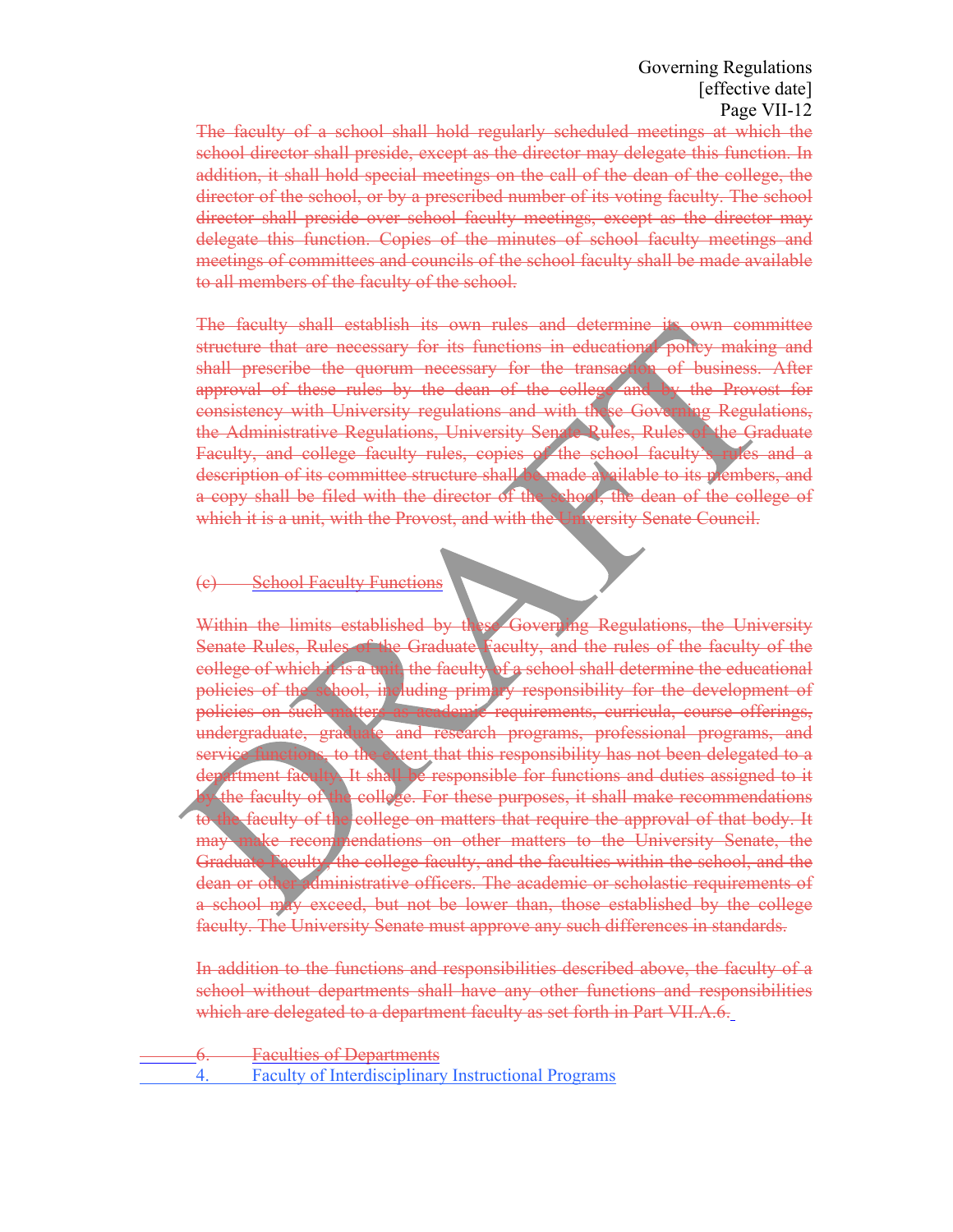### a. Faculty Membership and Functions

The faculty members of a interdisciplinary instructional program that are responsible for establishing the educational policies of the educational unit shall consist of: (1) a director who also shall be a tenured faculty employee of one of the participating departments or schools; and, (2) the regular, full-time faculty employees in a tenure-eligible title series who have recurring, formally assigned, instructional duties in the educational unit. In addition, membership, with or without voting privileges, may be extended and withdrawn by the above faculty members of the educational unit to any other person assigned to the educational unit to perform instructional duties.

The educational unit faculty shall establish rules, procedures and a committee structure concerning educational policy matters over which it has jurisdiction and responsibility. These proposed rules, procedures and committee structure shall be submitted to the educational unit administrator, the dean of the college, and the Provost for approval for consistency with these *Governing Regulations, the Administrative Regulations, University Senate Rules, Rules of the Graduate Faculty* and rules of the college Copies of the approved rules, procedures and committee structure shall be made available to the members of the educational unit faculty and shall be filed with the educational unit administrator, the dean of the college, the Provost, and the University Senate Council.

The educational unit faculty shall develop and approve statements describing the evidences, appropriate to their field(s), of activity in areas of educational responsibility assigned to the educational unit faculty employees for use in guiding evaluations for retention and promotion. Those statements shall be submitted by the educational unit administrator to the dean or delegated faculty administrator for review and final approval before the statements are made operative in the unit. Revisions to a educational unit's statements, upon approval of the educational unit faculty, shall also be submitted by the educational unit administrator to the dean or delegated faculty administrator for review and final approval.

- - 57. Faculty of Institutes and Multidisciplinary Research Centers and Institutes

a. Faculty Membership and Functions

The faculty members of an institute or multidisciplinary research center  $\theta$ institutethat who are responsible for establishing the educational policies of the educational unit shall consist of:  $(1)$  a director who also shall be a faculty employee with a primary or secondary appointment, as appropriate, in the center or institute or a faculty member of a department,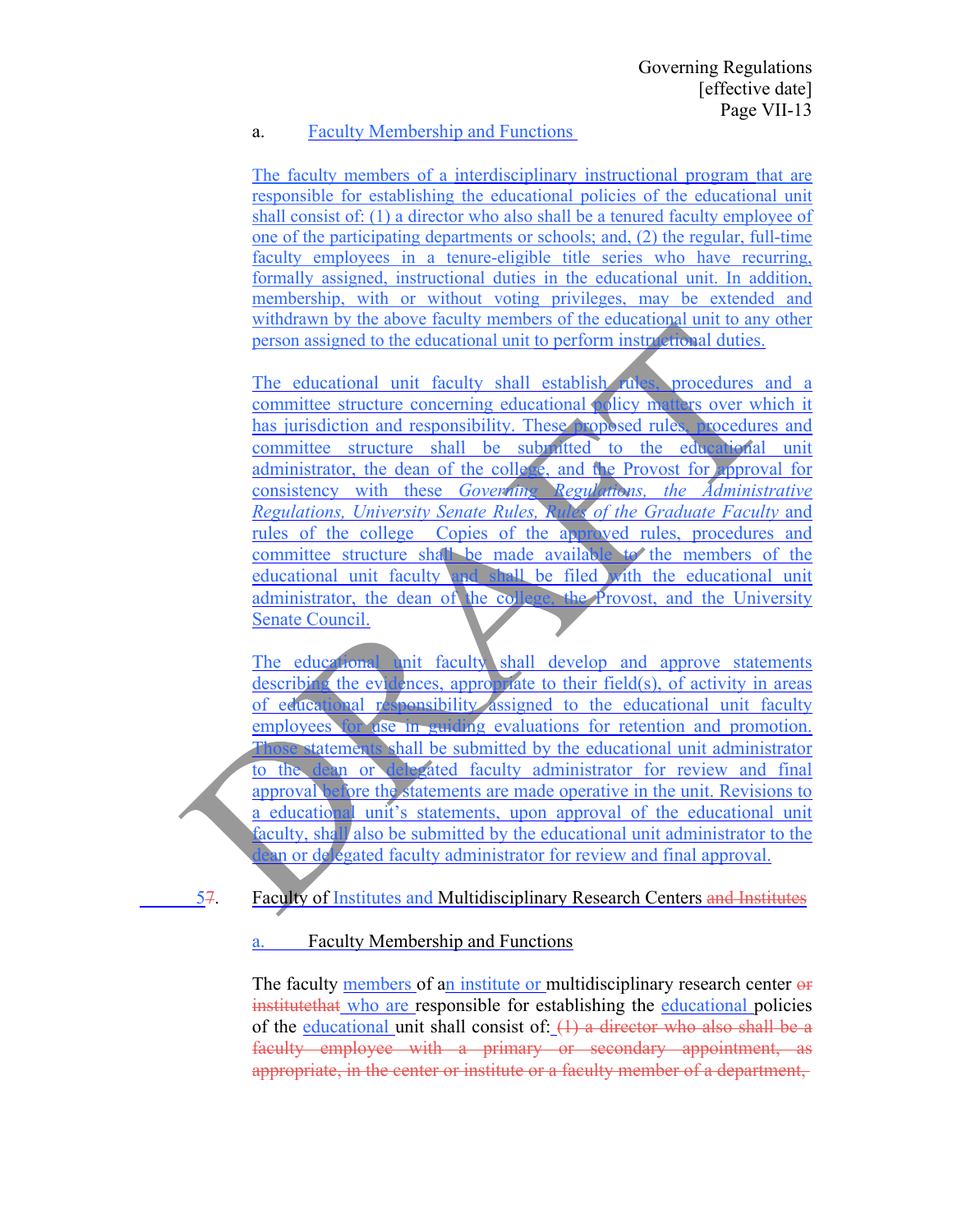School, graduate center or college assigned to the center or institute; (2)faculty members with primary or secondary appointments, as appropriate, in the institute or multidisciplinary research center. These members have voting privileges. (2) faculty members with recurring, formally assigned instructional, research, and/or service duties in the unit. In addition, mMembership, with or without voting privileges, may be extended orange withdrawn by the above institute or multidisciplinary research center or institute faculty to any other person assigned to the unit to perform one or more educational activities. for administrative, instructional, research, extension, clinical or librarian work.

The educational unit faculty shall establish rules, procedures and a committee structure concerning educational policy matters over which it has jurisdiction and responsibility. These proposed rules, procedures and committee structure shall be submitted to the educational unit administrator, the dean of the college, and the Provost for approval for consistency with these *Governing Regulations, the Administrative Regulations, University Senate Rules, Rules of the Graduate Faculty* and rules of the college Copies of the approved rules, procedures and committee structure shall be made available to the members of the educational unit faculty and shall be filed with the educational unit administrator, the dean of the college, the Provost, and the University Senate Council.

Academic rank shall not be conferred by a multidisciplinary research center or institute nor tenure acquired solely through activities performed in such a unit.

The faculty members of an institute or multidisciplinary research center shall develop and approve statements describing the evidences, appropriate to their field(s), of activity in the educational responsibilities assigned to the unit faculty employees for use in guiding evaluations for retention and proportion. Those statements shall be submitted by the director to the Provost, or the Provost's designee, for review and final approval before the statements are made operative in the institute or multidisciplinary research center. Revisions to the statements, upon approval of the institute or multidisciplinary center faculty, shall also be subplitted by the director to the Provost, or the Provost's designee, for review and final approval.

# b. Officers and Committees

An institute or multidisciplinary research center or institute within a college shall be responsible to the dean of the college. An institute or multidisciplinary research center or institute that involves faculty from more than one college shall be administratively responsible to the Provost or the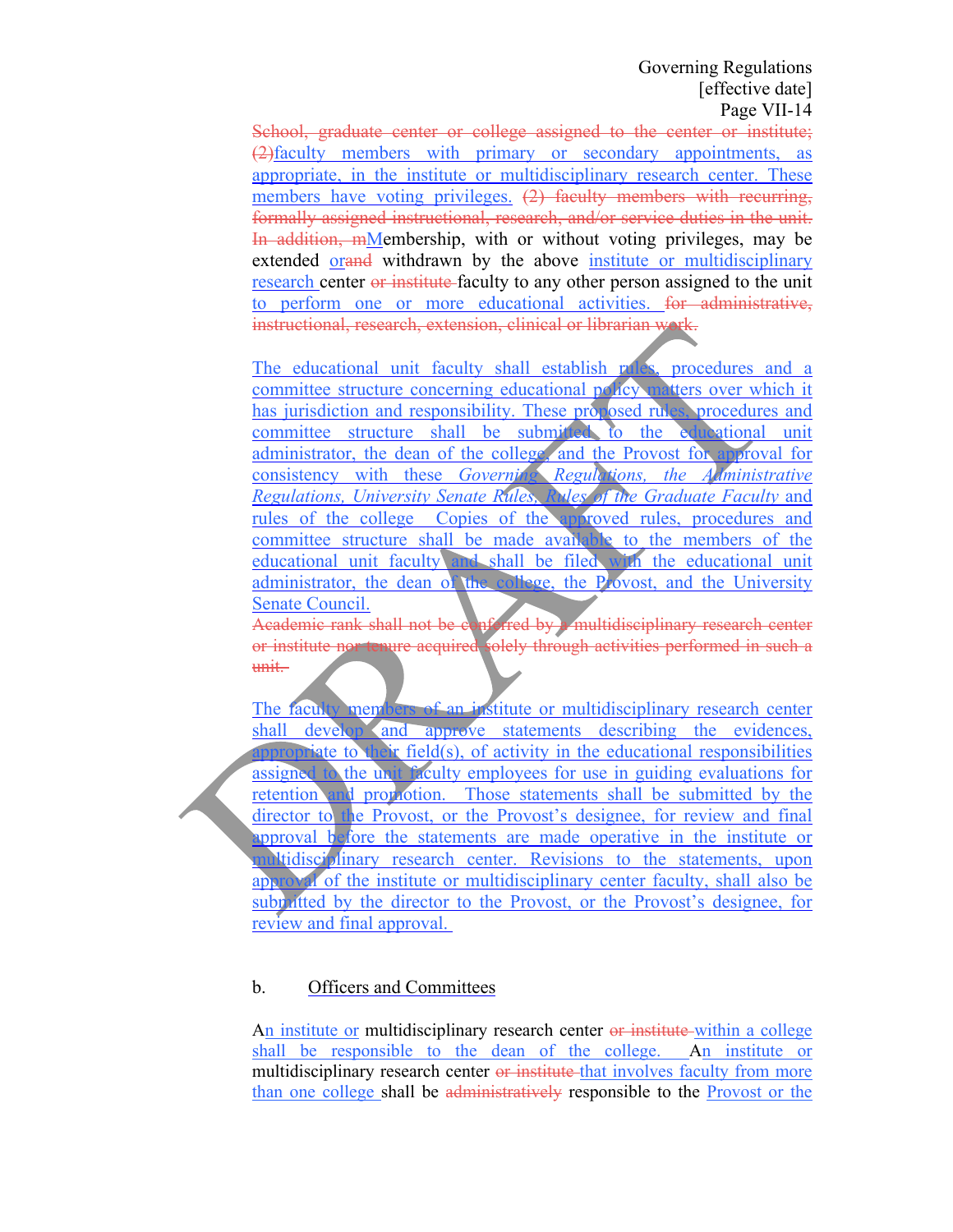Provost's designee.Executive Vice President for Research unless specifically designated to another chief academic officer. A faculty advisory committee shall be appointed for each institute or multidisciplinary research center research center or institute by the officer to whom the unit is administratively responsible.

Rules of procedure in educational units of the University shall provide, when appropriate, for participation of students in the development of educational policies.

### D. Administrative Organization of Educational Units

# 1. Definition

The administrative organization of the University is determined by the educational organization of the University and the instruction, research, service, and other functions of the University. Each administrative officer<del>, other than the</del> President, is responsible to the President, directly or through one or more senior administrativesuperior officers, for the efficient operation of the organizational unit or functions for which the administrative officer is responsible. The duties of administrative officers reporting directly to the President shall be those delegated by the President and described in the Administrative Regulations 1:1. Each administrative officer is expected toshall recommend to the appropriate next seniorsuperior officer the administrative organization necessary to carry out assigned duties. The positions of deans, directors, and chairs of educational units, with descriptions of major duties assigned, are described in these Governing Regulations. The Board of Trustees must approves major changes in administrative organization.

Each administrative officer is authorized to establish and enforce such policies and procedures as are attendant to delegated administrative duties and to establish administrative and/or advisory committees to aid in the performance of assigned functions.

# 2. Dean of the Graduate School

The Dean of the Graduate School is chair of the Graduate Faculty and of the Graduate Council and serves as an ex-officio member of all committees of the Graduate School. Under the broad direction of the President and the Provost, the Dean provides general planning, guidance, review, and coordination for all of the University's endeavors in graduate education. The Dean appoints regular and associatemembers of the Graduate Faculty. The Dean also recommends on budgets as these may affect graduate education and shall have the same authority and responsibilities as those of a dean of a college in the administration of educational units that might be transferred to or developed under the Office of the Dean of the Graduate School.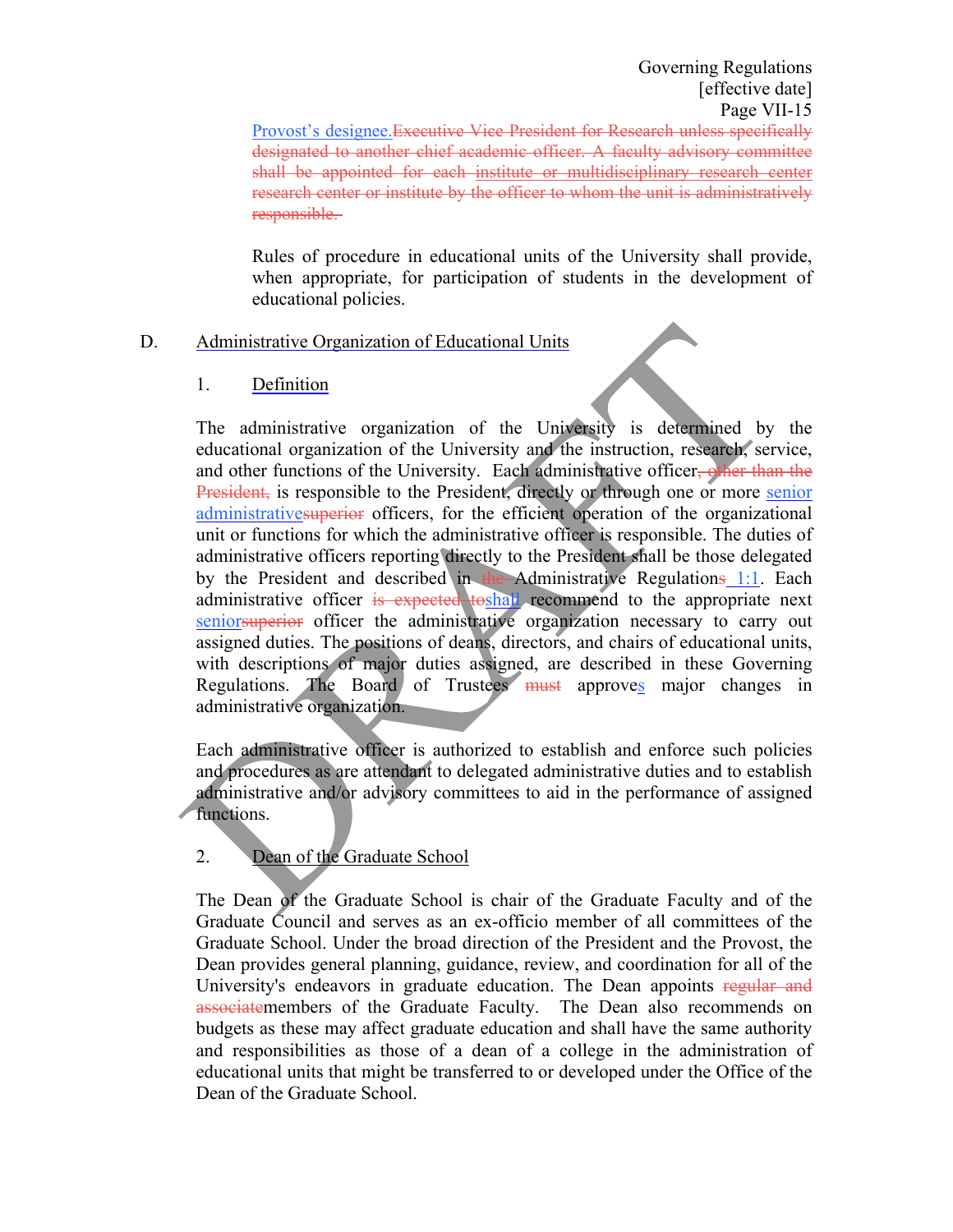The Dean shall speak for the Graduate Faculty. In the event that the Dean believes it necessary to depart from the recommendations of the Graduate Faculty, the Dean shall communicate the Graduate Faculty's recommendation as well as the Dean's recommendation, stating the reasons for differing from the Graduate Faculty's opinion, and notify the Graduate Faculty of such action.

# 3. Deans of the Colleges

A dean is the chief administrative officer of a college and is responsible for the enforcement of these Governing Regulations, the Administrative Regulations, University Senate Rules, Rules of the Graduate Faculty, and the rules of the college faculty. The dean is authorized to establish and enforce such policies and procedures as are attendant to the administrative management of the operations of the college.

The dean is the chair of the college faculty. The dean has administrative responsibility for all mattersis charged with overseeing the educational work of the college and its efficient conduct and management in all matters not specifically charged elsewhere, including but not limited to:

. The dean is responsible for theimplementation of the curricula of the college; and

assessment of educational programs for the purpose of improving student learning and , for ensuring through the faculty the quality of instruction;-

given therein, for the assignment of duties to all personnel,and for thresearch and service provided by the faculty of the college, individually d as a whole;

,assignment of duties to all employees within the college and evaluation of employee performance;

trategic and capital planning;

subprission of the budget request for the college and its administration upon approval;

development activities and public relations; and,

additional administrative responsibilities as delegated by the President or the Provost, which may vary from college to college.

In faculty personnel matters, individually and as a whole. The dean shall review faculty performance evaluations submitted by the unit administrators, department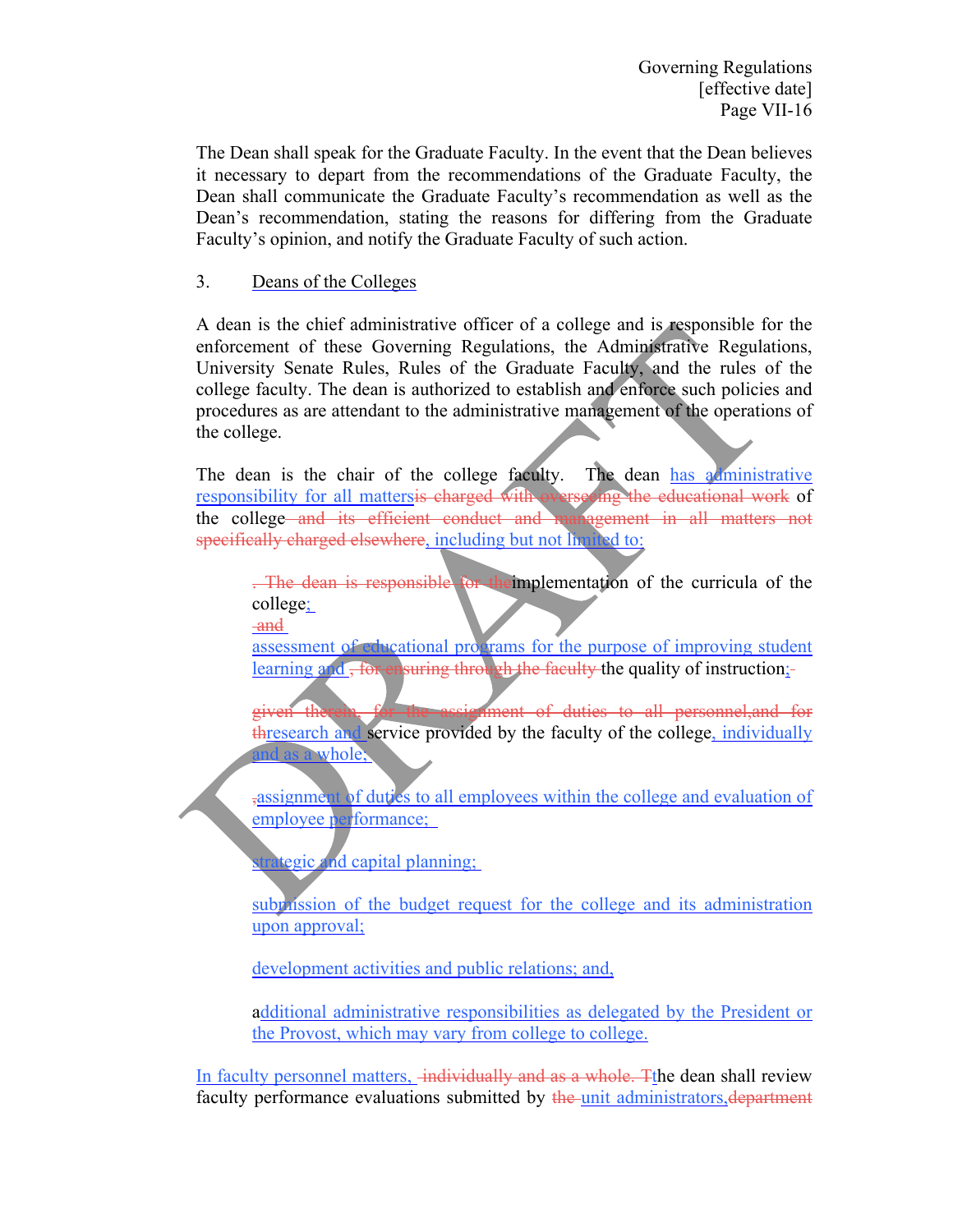chairs and shall be responsible for shall recommendations on salaries, salary changes, appointments, reappointments, terminal appointments, post-retirement appointments, promotions, and granting of tenure and decisions not to reappoint for members of the college, or forshall render ultimate action thereon when such authority has been delegated by the President or the Provost.

The dean shall submit the budget request for the college and administer the budget when it is approved. The President or Provost may delegate further administrative responsibilities to the dean. These responsibilities may vary from college to college.

In connection with the above administrative functions, the dean shall seek the advice of the faculty of the college: 1) individually, 2) as a whole, 3) through the elected college faculty council, or 4) through the advisory committees comprised of faculty employees that the dean may appoint. In addition to the roles and responsibilities described above, the dean of a college without departments shall have any other roles and responsibilities which are delegated to a department chair as set forth in Part VII.B.6. Staff employees shall be consulted, when appropriate, in the development of administrative policies and decisions that directly affect staff employees.

The dean shall speak for the college. In the event that the dean believes it necessary to depart from recommendations of the college faculty, the dean shall communicate the college faculty's recommendation as well as the dean's recommendation, stating reasons for differing from the college faculty's opinion, and notify the college faculty of such action.

 $f$ . Scho

The director of a school serves as chair of the faculty of the school in the performance of its assigned functions and is an ex officio member of all committees of the school.

irector's administrative responsibilities shall be those delegated by the dean of the college of which the school is a part.

In connection with the above administrative functions, the director shall seek the advice of the faculty of the school: (1) individually, (2) as a whole, (3) through the elected school faculty council, or (4) through faculty advisory committees. In addition to the roles and responsibilities described above, the director of a school without departments shall have any other roles and responsibilities which are delegated to a department chair as set forth in Part VII.B.5. Staff employees shall be consulted by the school director (or associate director), when appropriate, in the development of administrative policies and decisions that directly affect staff employees.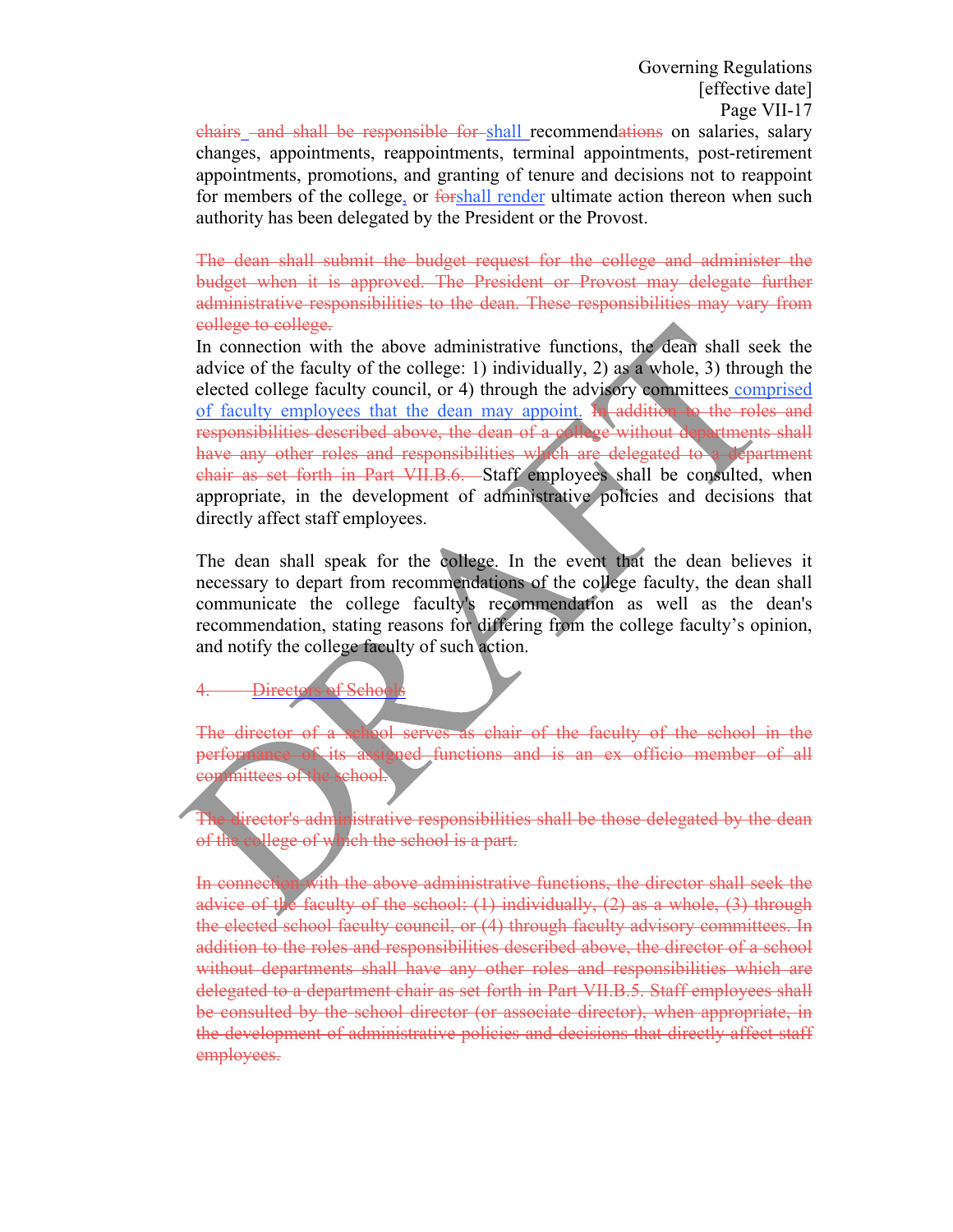The director shall speak for the school. In the event that the director believes it necessary to depart from the recommendations of the school faculty, the director shall communicate the school faculty's recommendation as well as the director's recommendation, stating reasons for differing from the school faculty's opinion, and notify the school faculty of such action.

4.5. Educational Unit Administrators of Chairs of Departments, Directors of Schools, Directors of Graduate Centers, and Deans of Colleges without either Departments or Schools

The educational unit administrator department chair of a department, school, graduate center or college without either departments or schools leads the educational unit department faculty in its development of policies on such matters as academic requirements, courses of study, class schedules, graduate and research programs, and service functions. The educational unit administrator chair presides at all educational unit department meetings, except as the administrator chair may delegate this function, and is an ex officio member of all educational unit department committees.

The educational unit administrator ehahas administrative responsibility for implementing the unit's department's policies and programs within the limits established by these Governing Regulations, the Administrative Regulations, University Senate Rules, Rules of the Graduate Faculty- and the rules of the college, and the rules of any school of which it is a part.

The educational unit administrator department chair is responsible for recommendations on the appointment of new faculty employees, of the department, promotions, reappointments, terminal appointments, post-retirement appointments, the granting of tenure, and decisions not to reappoint within the educational unit.

Procedures used in preparing recommendations shall be those established by the University, the college, and the department educational unit faculty. At a minimum,

> $\Theta$ . oon matters relating to decisions not to reappoint, reappointment, terminal reappointment, or the granting of tenure of persons in any title series, the educational unit administrator department chair shall consult with all tenured faculty employees members of the educational unitdepartment;

> b. At a minimum,  $\Theta$  m matters relating to appointment or promotion of any persons in any tenure-eligible title series, the educational unit administrator department chair shall consult with all full-time tenured and tenure-eligible faculty employeesmembers of the educational united  $d$  and  $m$ , with a rank at or above the rank to which the individual being considered would be appointed or promoted;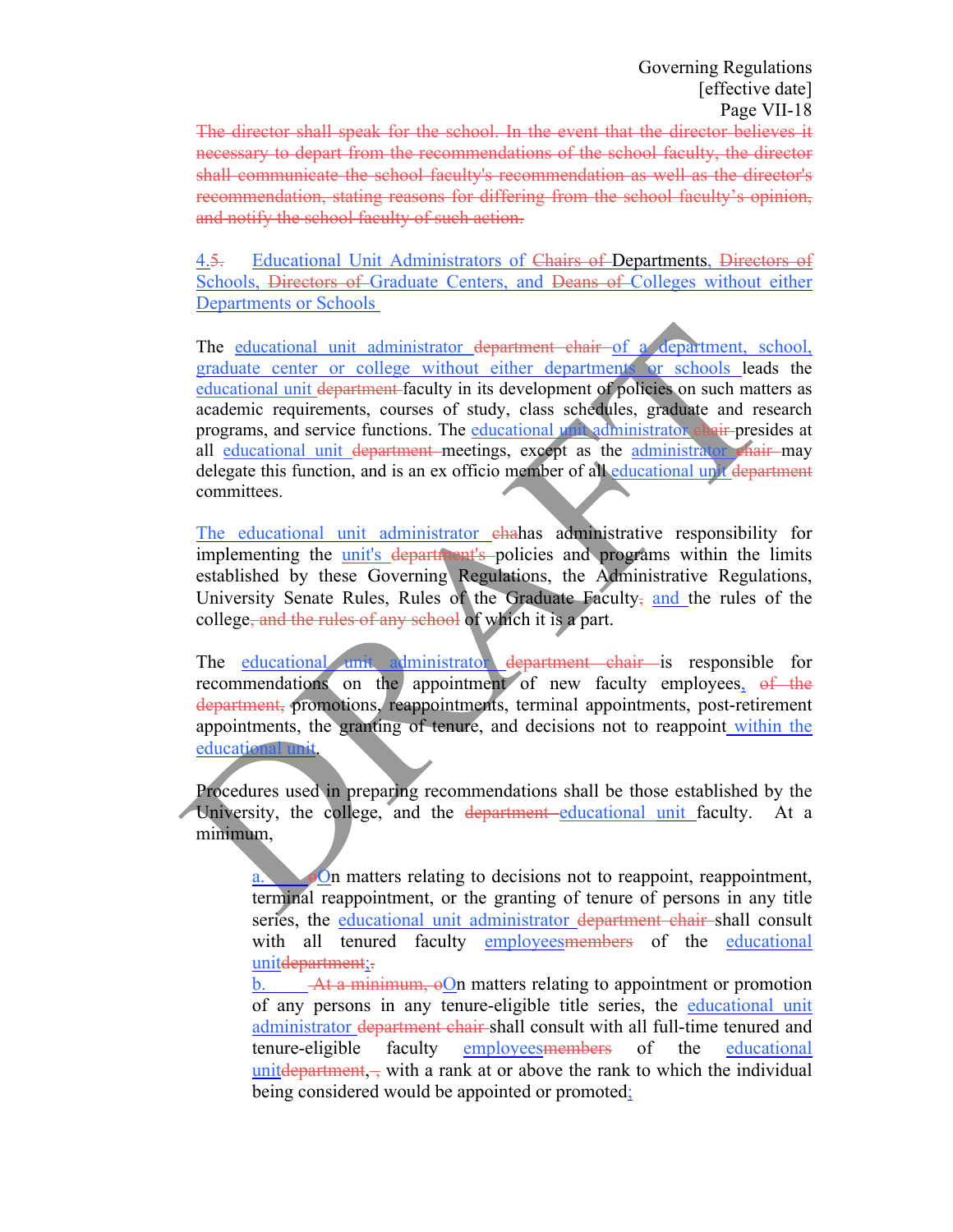c.  $\overrightarrow{At a minimum}$ ,  $\Theta$ On matters relating to appointment, decisions not to reappoint, reappointment, terminal reappointment, or promotions of persons in any tenure-ineligible series, the educational unit administrator department chair shall consult with all full-time faculty employees tenured and in the tenure-eligible series faculty members of the educational unit department (GR VII.A.46(a)); and

d. On matters relating to appointment or promotion in the tenureineligible series, Clinical Title Series, Research Title Series, or Lecturer Series, the educational unit administrator department chair shall also consult with all full-time faculty employees in the tenure-ineligible series of the individual under consideration who are at or above the rank to which the individual would be appointed or promoted.

All recommendations on matters listed above, excluding reappointments and postretirement appointments, shall include the written judgment of each consulted member of the educational unit department and, in the case of a secondary appointment, -of each director of any institutes or multidisciplinary research centers, or graduate centers with which the individual is, or would be, appointedassociated, along with the recommendation of the educational unit administratorehair.

Faculty employees in the tenure-ineligible series shall not be consulted on matters relating to appointment, reappointment, terminal reappointment, decisions not to reappoint, promotion or the granting of tenure of faculty employees in the tenureeligible title series, except by invitation of the educational unit department faculty as provided below.

The faculty employees in the tenure-eligible series of anA educational unit department faculty may establish policies that extend the above minimum consultation requirements in faculty personnel matters to include the specified participation of other full-time faculty employees in any series in the unite department. Once these policies on extended participation privileges are approved by the faculty employees in the tenure-eligible series of the educational united by the unit of the unity (GR VII.A.4 $\theta$ (a)), those policies shall be submitted by the educational unit administratorchair of the department to -and reviewed by the department chair, the dean and Provostfor review of for consistency with the *Governing Regulations*, *Administrative Regulations* and rules of the Ccollege The dean shall forward the recommended policies to the Provost for final approval based on consistency with the *Governing Regulations* and *Administrative Regulations*, and approved, these policies shall be Once approved, the policies shall be incorporated into the educational unit faculty rules document. of the unit.department.

The following exceptions may be made: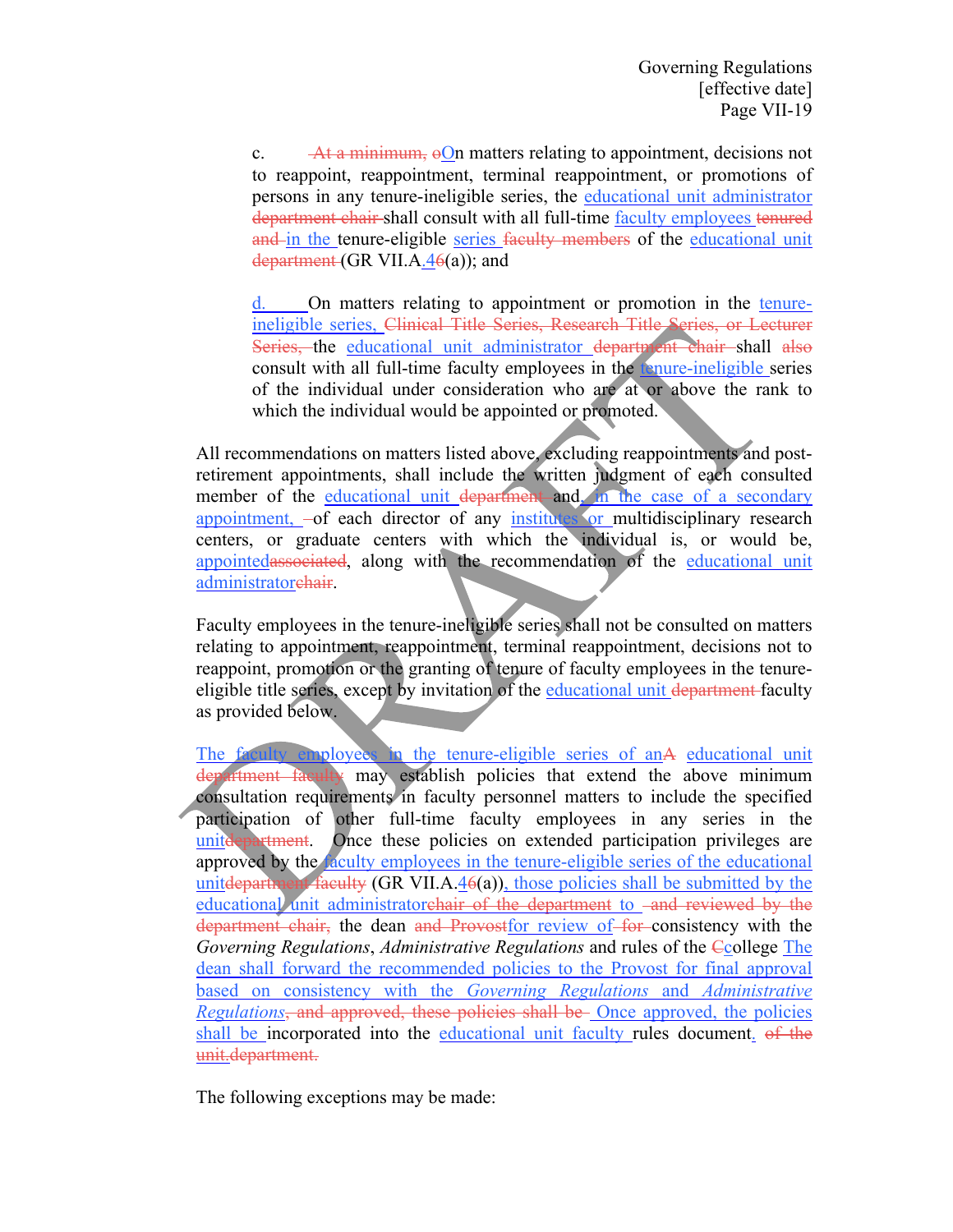a. faculty employees on approved leave of absence or with a primary administrative, service, or other assignment outside the educational unit,department, who are otherwise eligible to participate, may, but are not required to, provide written judgments on all recommendations;

b. faculty employees at the rank of Instructor in any title series participate only upon the granting of participation privileges by the department faculty employees of the educational unit in the tenure-eligible series above the rank of Instructor; and

c. in a large and diverse educational unit, department, upon prior recommendation by the educational unitdepartment faculty (GR VII.A.3.6.(a)) and approval of the dean and the Provost, consultation with faculty employees may be restricted to those associated with the concerned, previously-defined academic division or program area in the educational unit.department.

The educational unit administrator department chair is responsible for the periodic evaluation of <u>educational unit department faculty employeesmembers</u> by procedures and criteria established by the University, the college, and the educational unitdepartment faculty members.

The educational unit administrator department chair submits the budget request for the educational unit department and administers the budget after its approval. The educational unit administrator chair also is responsible for making recommendations on salaries, salary changes, and distribution of effort.

In connection with the above major administrative functions, the educational unit administrator chair shall seek the advice of members of the educational unit department, individually or as a group, or of advisory committees that the educational unit administrator chair may appoint. Staff employees shall be consulted, when appropriate, by the educational unit administrator, chair, in the development of administrative policies and on decisions that directly affect staff employees.

The educational unit administrator chair shall speak for the educational united alternaturent. In the event that the educational unit administrator chair-believes it necessary to depart from the opinion of the educational unit department faculty, the unit administrator chair shall communicate the unit department faculty's opinion as well as the unit administrator's chair's recommendation, stating reasons for differing from the unitdepartment faculty's opinion, and notify the unit department faculty of such action.

6. Directors of Institutes and Multidisciplinary Research Centers—and **Institutes**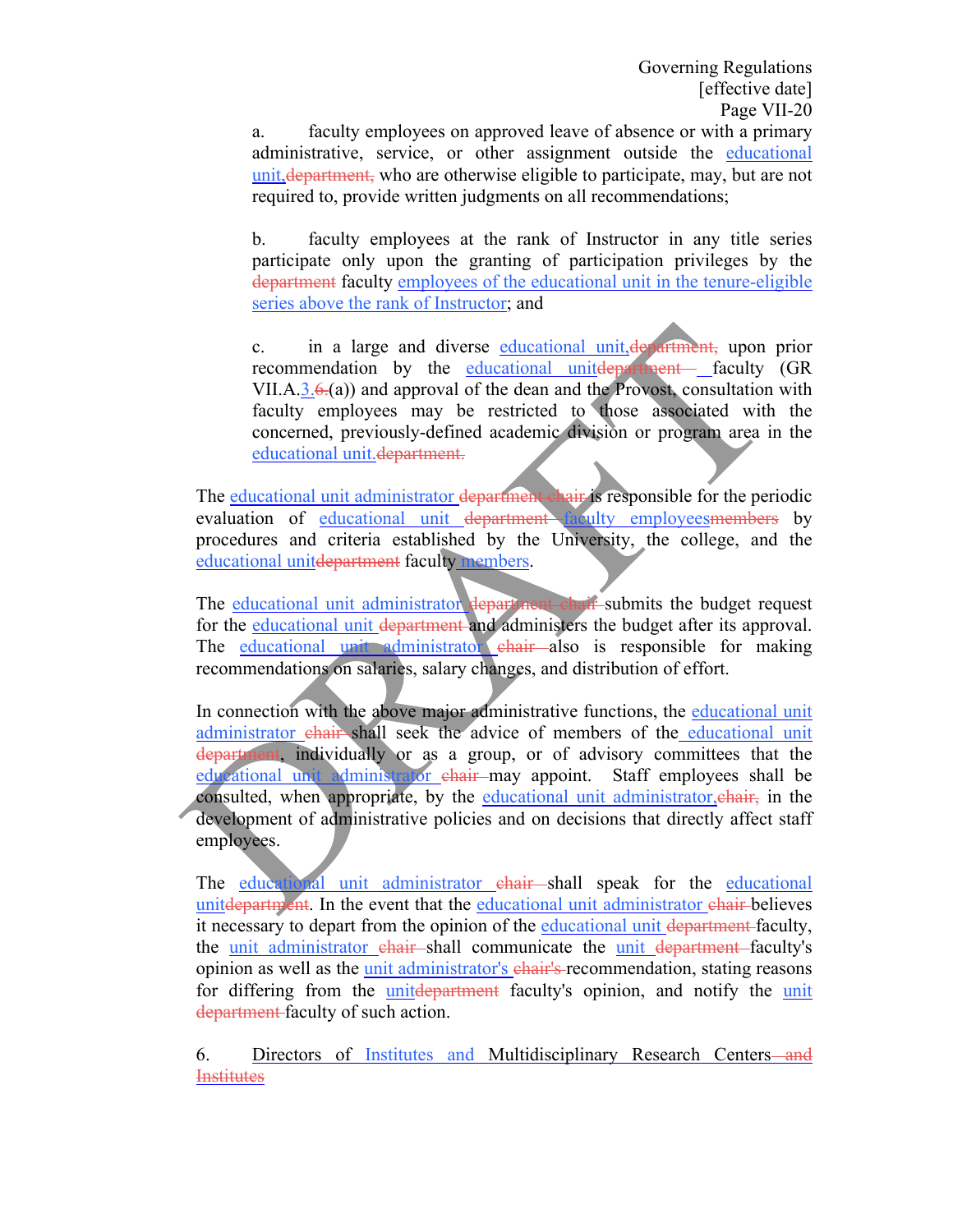The administrative officer of amultidisciplinary research center or institute is a director, who also shall be a faculty employeemember in a department, school, graduate center, or college. The director of an institute or multidisciplinary research center or institute is charged with the planning, implementation, coordination, and efficient management of the program and activities of the center or institute. The director shall have the same responsibilities as those of a educational unit administrator (as enumerated in GR VII.B.4 above) department chair relative to faculty employeesmembers appointed to the educational unit and staff employees with assigned duties in the educational unit. eenter or institute. The director shall provide recommendations and advice to appropriate educational unit administrators concerning space, financial, and other resources, as well as the identification of faculty employees members for assignment of duties in the center or institute. The director shall submit the core budget request for the center or institute and administer this budget after its approval. In addition, the director may have other responsibilities delegated by the supervisory administrator. Executive Vice President for Research or other academic administrator to whom the center or institute is administratively responsible.

In connection with the above major administrative functions, the director shall seek the advice of the faculty members of the institute or multidisciplinary research center-or institute, individually or as a group, or of advisory committees that the director may appoint may be appointed by the director of the institute or multidisciplinary research center or institute or by the administrator to whom the unit center or institute is administratively responsible. The director shall speak for the center or institute and be an *ex officio* member of all the educational unit's of its committees. The director speak for the educational unit and shall transmit the recommendations of the consulted faculty along with the director's recommendation, if these recommendations are different. Staff employees shall be consulted, when appropriate, by the director, in the development of administrative policies and on decisions that directly affect staff employees.

faculty advisory committee shall be appointed for each institute or multidisciplinary research center by the officer to whom the educational unit is administratively responsible.

# 7. Director/Chair of Interdisciplinary Instructional Programs

The director/chair of an interdisciplinary instructional program shall be a tenured faculty employeemember of one of the academic departments, schools or college without either departments or schools participating in the program.

The director/chair shall be administratively responsible to the tenured faculty employee serving as the chief administrator officer of the educational unit in which the program is housed. The director shall responsible to the dean(s) of the college(s) in which the program is located and advise the supervisory official dean(s) on personnel and other needs of the program in connection with budget planning. For